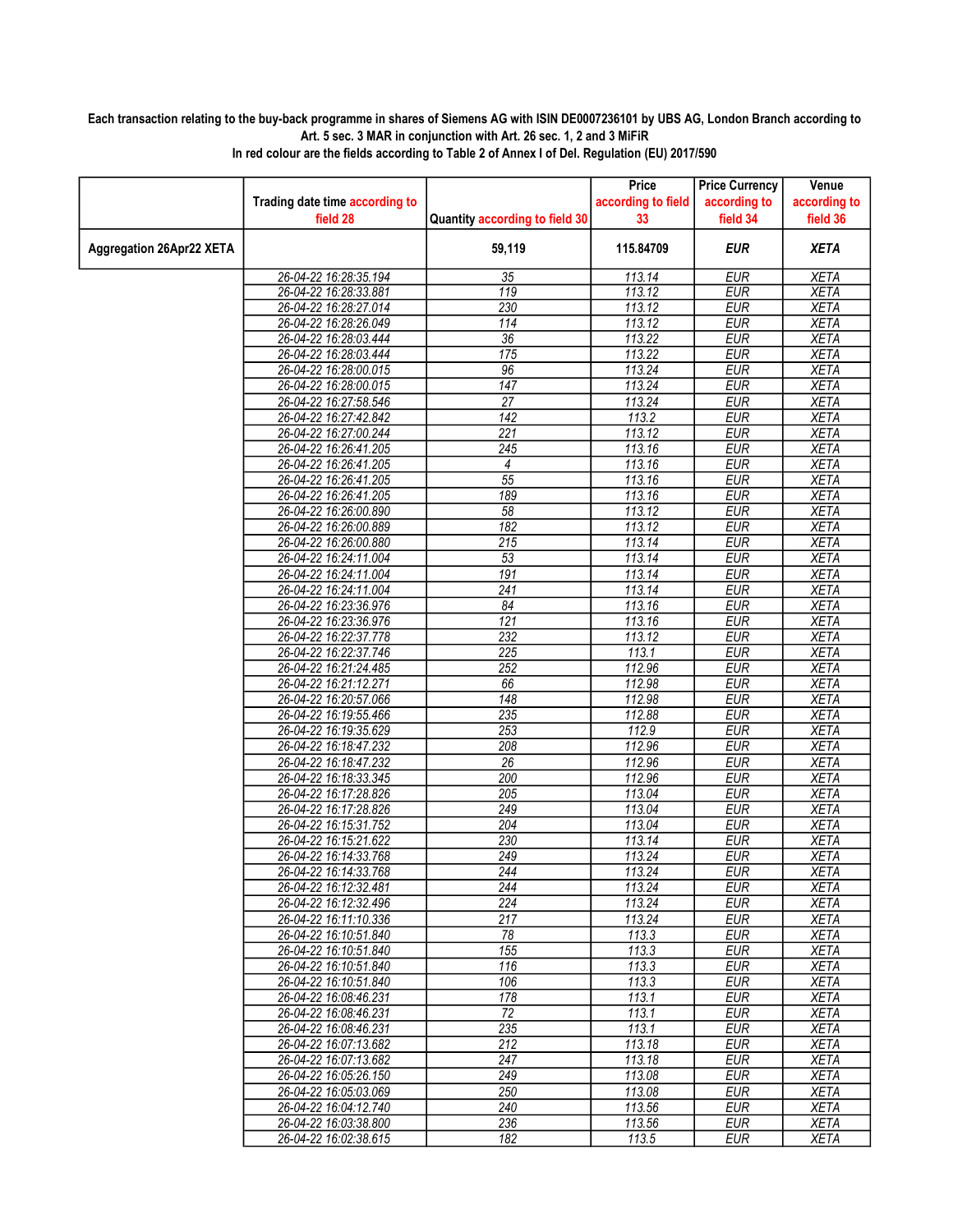| 26-04-22 16:02:38.615 | 65  | 113.5  | <b>EUR</b> | <b>XETA</b> |
|-----------------------|-----|--------|------------|-------------|
| 26-04-22 16:01:39.972 | 239 | 113.6  | <b>EUR</b> | <b>XETA</b> |
| 26-04-22 16:01:38.900 | 4   | 113.8  | <b>EUR</b> | <b>XETA</b> |
| 26-04-22 16:01:37.023 | 200 | 113.8  | <b>EUR</b> | <b>XETA</b> |
| 26-04-22 16:00:24.552 | 159 | 113.92 | <b>EUR</b> | <b>XETA</b> |
| 26-04-22 16:00:24.552 | 60  | 113.92 | <b>EUR</b> | <b>XETA</b> |
|                       | 236 | 113.9  | <b>EUR</b> |             |
| 26-04-22 16:00:01.218 |     |        |            | <b>XETA</b> |
| 26-04-22 15:58:44.810 | 221 | 114.06 | <b>EUR</b> | <b>XETA</b> |
| 26-04-22 15:58:44.823 | 217 | 114.06 | <b>EUR</b> | <b>XETA</b> |
| 26-04-22 15:57:35.995 | 205 | 114.26 | <b>EUR</b> | <b>XETA</b> |
| 26-04-22 15:57:36.013 | 227 | 114.26 | <b>EUR</b> | <b>XETA</b> |
| 26-04-22 15:56:19.791 | 150 | 114.24 | <b>EUR</b> | <b>XETA</b> |
| 26-04-22 15:56:19.438 | 55  | 114.24 | <b>EUR</b> | <b>XETA</b> |
| 26-04-22 15:55:52.070 | 241 | 114.32 | <b>EUR</b> | <b>XETA</b> |
| 26-04-22 15:55:02.008 | 51  | 114.3  | <b>EUR</b> | <b>XETA</b> |
| 26-04-22 15:55:02.008 | 191 | 114.3  | <b>EUR</b> | <b>XETA</b> |
|                       |     |        |            |             |
| 26-04-22 15:53:51.063 | 53  | 114.44 | <b>EUR</b> | <b>XETA</b> |
| 26-04-22 15:53:51.064 | 192 | 114.44 | <b>EUR</b> | <b>XETA</b> |
| 26-04-22 15:53:31.756 | 231 | 114.58 | <b>EUR</b> | <b>XETA</b> |
| 26-04-22 15:52:25.323 | 233 | 114.58 | <b>EUR</b> | <b>XETA</b> |
| 26-04-22 15:52:25.323 | 239 | 114.58 | <b>EUR</b> | <b>XETA</b> |
| 26-04-22 15:50:46.484 | 126 | 114.62 | <b>EUR</b> | <b>XETA</b> |
| 26-04-22 15:50:46.484 | 53  | 114.62 | <b>EUR</b> | <b>XETA</b> |
| 26-04-22 15:50:46.484 | 50  | 114.62 | <b>EUR</b> | <b>XETA</b> |
| 26-04-22 15:50:28.098 | 246 | 114.5  | <b>EUR</b> | <b>XETA</b> |
| 26-04-22 15:47:42.251 | 237 | 114.4  | <b>EUR</b> | <b>XETA</b> |
|                       |     |        |            |             |
| 26-04-22 15:45:43.710 | 233 | 114.6  | <b>EUR</b> | <b>XETA</b> |
| 26-04-22 15:43:08.339 | 238 | 114.76 | <b>EUR</b> | <b>XETA</b> |
| 26-04-22 15:41:13.076 | 223 | 114.72 | <b>EUR</b> | <b>XETA</b> |
| 26-04-22 15:40:42.539 | 237 | 114.74 | <b>EUR</b> | <b>XETA</b> |
| 26-04-22 15:38:36.947 | 28  | 115.12 | <b>EUR</b> | <b>XETA</b> |
| 26-04-22 15:38:36.947 | 225 | 115.12 | <b>EUR</b> | <b>XETA</b> |
| 26-04-22 15:36:40.735 | 242 | 115.16 | <b>EUR</b> | <b>XETA</b> |
| 26-04-22 15:35:25.305 | 228 | 115.22 | <b>EUR</b> | <b>XETA</b> |
| 26-04-22 15:32:37.354 | 241 | 115.44 | <b>EUR</b> | <b>XETA</b> |
| 26-04-22 15:30:47.058 | 245 | 115.52 | <b>EUR</b> | <b>XETA</b> |
| 26-04-22 15:30:46.461 | 252 | 115.54 | <b>EUR</b> | <b>XETA</b> |
|                       |     | 115.24 |            |             |
| 26-04-22 15:27:42.705 | 209 |        | <b>EUR</b> | <b>XETA</b> |
| 26-04-22 15:25:53.916 | 207 | 115.28 | <b>EUR</b> | <b>XETA</b> |
| 26-04-22 15:23:57.690 | 208 | 115.34 | <b>EUR</b> | <b>XETA</b> |
| 26-04-22 15:21:45.515 | 180 | 115.3  | EUR        | <b>XETA</b> |
| 26-04-22 15:21:45.509 | 51  | 115.3  | <b>EUR</b> | <b>XETA</b> |
| 26-04-22 15:21:08.104 | 210 | 115.34 | EUR        | XETA        |
| 26-04-22 15:19:58.756 | 236 | 115.44 | <b>EUR</b> | <b>XETA</b> |
| 26-04-22 15:17:59.205 | 210 | 115.48 | <b>EUR</b> | XETA        |
| 26-04-22 15:17:59.205 | 16  | 115.48 | <b>EUR</b> | XETA        |
| 26-04-22 15:15:34.473 | 226 | 115.54 | EUR        | XETA        |
| 26-04-22 15:13:23.392 | 245 | 115.7  | <b>EUR</b> | <b>XETA</b> |
| 26-04-22 15:11:32.093 | 104 | 115.82 | <b>EUR</b> | <b>XETA</b> |
|                       | 99  |        |            |             |
| 26-04-22 15:11:19.345 |     | 115.82 | <b>EUR</b> | <b>XETA</b> |
| 26-04-22 15:10:55.250 | 250 | 115.84 | <b>EUR</b> | <b>XETA</b> |
| 26-04-22 15:09:50.144 | 222 | 115.86 | <b>EUR</b> | XETA        |
| 26-04-22 15:07:27.684 | 225 | 115.86 | <b>EUR</b> | XETA        |
| 26-04-22 15:04:15.816 | 246 | 115.42 | <b>EUR</b> | XETA        |
| 26-04-22 15:03:14.743 | 92  | 115.34 | <b>EUR</b> | <b>XETA</b> |
| 26-04-22 15:01:13.590 | 158 | 115.42 | <b>EUR</b> | <b>XETA</b> |
| 26-04-22 15:01:13.590 | 91  | 115.42 | <b>EUR</b> | <b>XETA</b> |
| 26-04-22 15:00:35.190 | 235 | 115.4  | <b>EUR</b> | <b>XETA</b> |
| 26-04-22 14:59:12.431 | 225 | 115.46 | <b>EUR</b> | <b>XETA</b> |
|                       |     |        |            |             |
| 26-04-22 14:57:08.810 | 210 | 115.48 | <b>EUR</b> | <b>XETA</b> |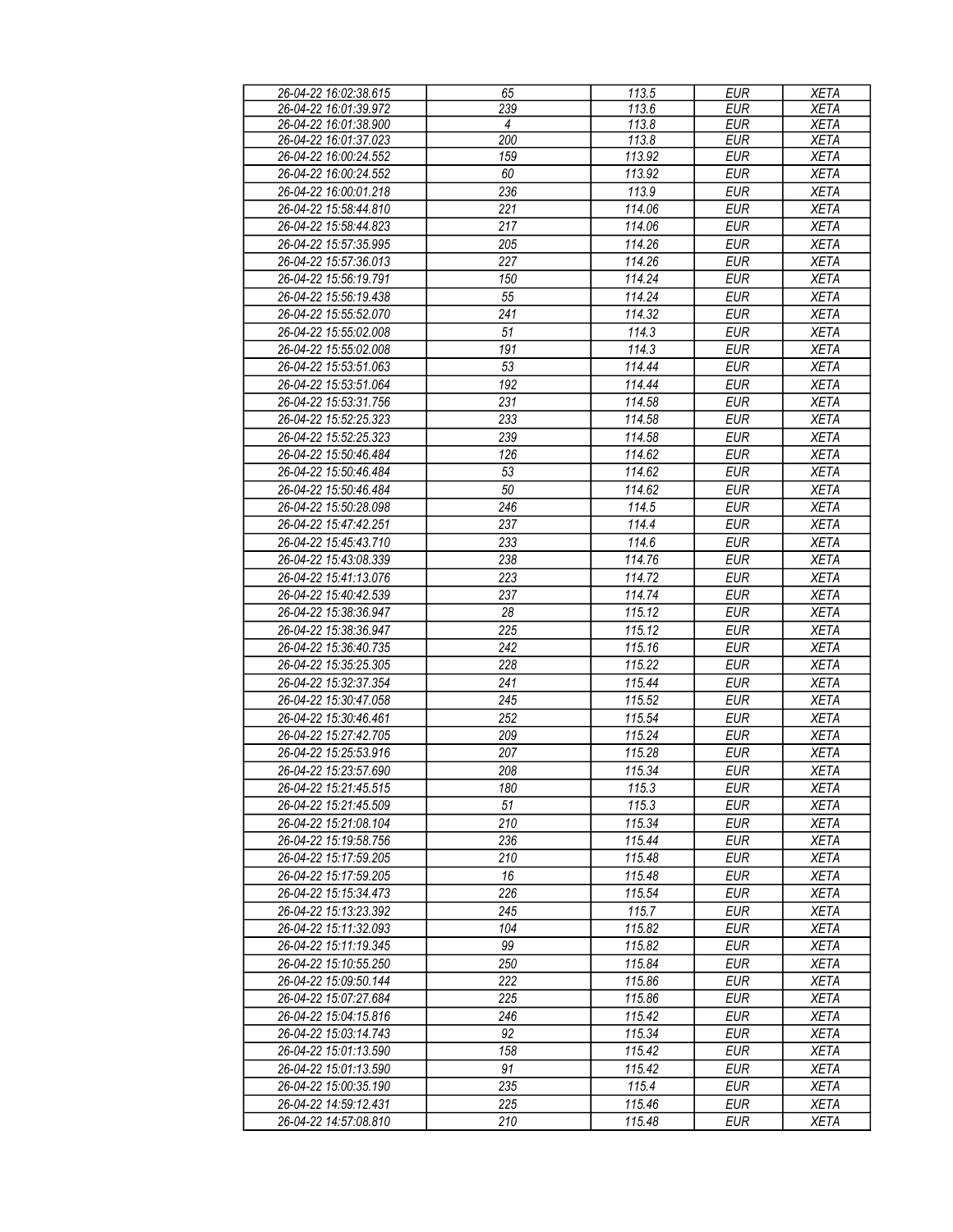| 26-04-22 14:57:08.810 | $\sqrt{3}$       | 115.48           | <b>EUR</b> | <b>XETA</b> |
|-----------------------|------------------|------------------|------------|-------------|
| 26-04-22 14:54:08.635 | 253              | 115.48           | <b>EUR</b> | <b>XETA</b> |
| 26-04-22 14:53:00.169 | $\overline{216}$ | 115.6            | <b>EUR</b> | <b>XETA</b> |
| 26-04-22 14:50:56.452 | 207              | 115.58           | <b>EUR</b> | <b>XETA</b> |
| 26-04-22 14:50:56.452 | 106              | 115.58           | <b>EUR</b> | <b>XETA</b> |
| 26-04-22 14:50:56.452 | 147              | 115.58           | <b>EUR</b> | <b>XETA</b> |
| 26-04-22 14:49:03.037 | 240              | 115.78           | <b>EUR</b> | <b>XETA</b> |
| 26-04-22 14:46:18.499 | 176              | 115.64           | <b>EUR</b> |             |
|                       |                  |                  |            | XETA        |
| 26-04-22 14:46:18.499 | 75               | 115.64           | <b>EUR</b> | <b>XETA</b> |
| 26-04-22 14:44:50.503 | 252              | 115.56           | <b>EUR</b> | <b>XETA</b> |
| 26-04-22 14:42:26.604 | 208              | 115.76           | <b>EUR</b> | <b>XETA</b> |
| 26-04-22 14:40:51.216 | 51               | 115.98           | <b>EUR</b> | <b>XETA</b> |
| 26-04-22 14:40:51.215 | $70$             | 115.98           | <b>EUR</b> | <b>XETA</b> |
| 26-04-22 14:40:51.216 | 111              | 115.98           | <b>EUR</b> | <b>XETA</b> |
| 26-04-22 14:40:42.052 | 213              | 116              | <b>EUR</b> | <b>XETA</b> |
| 26-04-22 14:39:18.716 | 195              | 116.12           | <b>EUR</b> | <b>XETA</b> |
| 26-04-22 14:39:10.747 | 50               | 116.12           | <b>EUR</b> | <b>XETA</b> |
| 26-04-22 14:37:32.737 | 231              | 116.12           | <b>EUR</b> | <b>XETA</b> |
| 26-04-22 14:34:57.579 | 44               | 116.06           | <b>EUR</b> | <b>XETA</b> |
| 26-04-22 14:34:57.579 | 170              | 116.06           | <b>EUR</b> | <b>XETA</b> |
| 26-04-22 14:33:17.575 | 234              | 116.1            | <b>EUR</b> | <b>XETA</b> |
| 26-04-22 14:33:00.035 | 221              | 116.16           | <b>EUR</b> | <b>XETA</b> |
| 26-04-22 14:31:31.591 | 220              | 116.1            | <b>EUR</b> | <b>XETA</b> |
| 26-04-22 14:30:00.949 | 41               | 116.32           | <b>EUR</b> | <b>XETA</b> |
| 26-04-22 14:30:00.949 | 41               | 116.32           | <b>EUR</b> | <b>XETA</b> |
| 26-04-22 14:30:00.949 | 58               | 116.32           | <b>EUR</b> | <b>XETA</b> |
| 26-04-22 14:30:00.949 | 105              | 116.32           | <b>EUR</b> | <b>XETA</b> |
| 26-04-22 14:26:23.986 | 242              | 116.22           | <b>EUR</b> | <b>XETA</b> |
| 26-04-22 14:24:51.025 | 137              | 116.22           | <b>EUR</b> | <b>XETA</b> |
| 26-04-22 14:24:51.025 | 56               | 116.22           | <b>EUR</b> | <b>XETA</b> |
| 26-04-22 14:24:45.294 | 19               | 116.22           | <b>EUR</b> | <b>XETA</b> |
| 26-04-22 14:24:44.916 | 18               | 116.24           | <b>EUR</b> | <b>XETA</b> |
| 26-04-22 14:24:44.916 | 217              | 116.24           | <b>EUR</b> | <b>XETA</b> |
| 26-04-22 14:23:52.996 | 8                | 116.18           | <b>EUR</b> | <b>XETA</b> |
| 26-04-22 14:18:44.430 | 89               | 116.36           | <b>EUR</b> | <b>XETA</b> |
| 26-04-22 14:18:44.430 | 151              | 116.36           | <b>EUR</b> | <b>XETA</b> |
| 26-04-22 14:16:21.382 |                  |                  |            |             |
|                       | 246              | 116.34<br>116.28 | <b>EUR</b> | XETA        |
| 26-04-22 14:11:21.692 | 223              |                  | <b>EUR</b> | <b>XETA</b> |
| 26-04-22 14:08:32.132 | 109              | 116.4            | <b>EUR</b> | <b>XETA</b> |
| 26-04-22 14:08:32.132 | 119              | 116.4            | <b>EUR</b> | <b>XETA</b> |
| 26-04-22 14:08:03.442 | 242              | 116.36           | EUR        | XETA        |
| 26-04-22 14:07:34.454 | $\mathbf{1}$     | 116.36           | <b>EUR</b> | <b>XETA</b> |
| 26-04-22 14:05:02.492 | 224              | 116.46           | <b>EUR</b> | <b>XETA</b> |
| 26-04-22 14:03:08.324 | 249              | 116.58           | <b>EUR</b> | <b>XETA</b> |
| 26-04-22 13:59:44.800 | 114              | 116.62           | <b>EUR</b> | XETA        |
| 26-04-22 13:59:44.800 | 126              | 116.62           | <b>EUR</b> | <b>XETA</b> |
| 26-04-22 13:58:54.982 | 37               | 116.56           | <b>EUR</b> | <b>XETA</b> |
| 26-04-22 13:55:44.914 | 94               | 116.58           | <b>EUR</b> | <b>XETA</b> |
| 26-04-22 13:55:44.914 | 120              | 116.58           | <b>EUR</b> | <b>XETA</b> |
| 26-04-22 13:53:08.423 | 253              | 116.48           | EUR        | XETA        |
| 26-04-22 13:52:22.652 | 249              | 116.5            | <b>EUR</b> | <b>XETA</b> |
| 26-04-22 13:50:12.144 | 24               | 116.36           | <b>EUR</b> | <b>XETA</b> |
| 26-04-22 13:50:12.144 | 185              | 116.36           | <b>EUR</b> | <b>XETA</b> |
| 26-04-22 13:45:13.268 | 234              | 116.26           | EUR        | <b>XETA</b> |
| 26-04-22 13:42:28.025 | 232              | 116.16           | <b>EUR</b> | <b>XETA</b> |
| 26-04-22 13:40:04.141 | 232              | 116.44           | <b>EUR</b> | <b>XETA</b> |
| 26-04-22 13:40:04.141 | 28               | 116.44           | <b>EUR</b> | <b>XETA</b> |
| 26-04-22 13:40:04.141 | 193              | 116.44           | EUR        | XETA        |
| 26-04-22 13:37:36.060 | 225              | 116.64           | EUR        | XETA        |
| 26-04-22 13:35:13.979 | 169              | 116.86           | EUR        | XETA        |
|                       |                  |                  |            |             |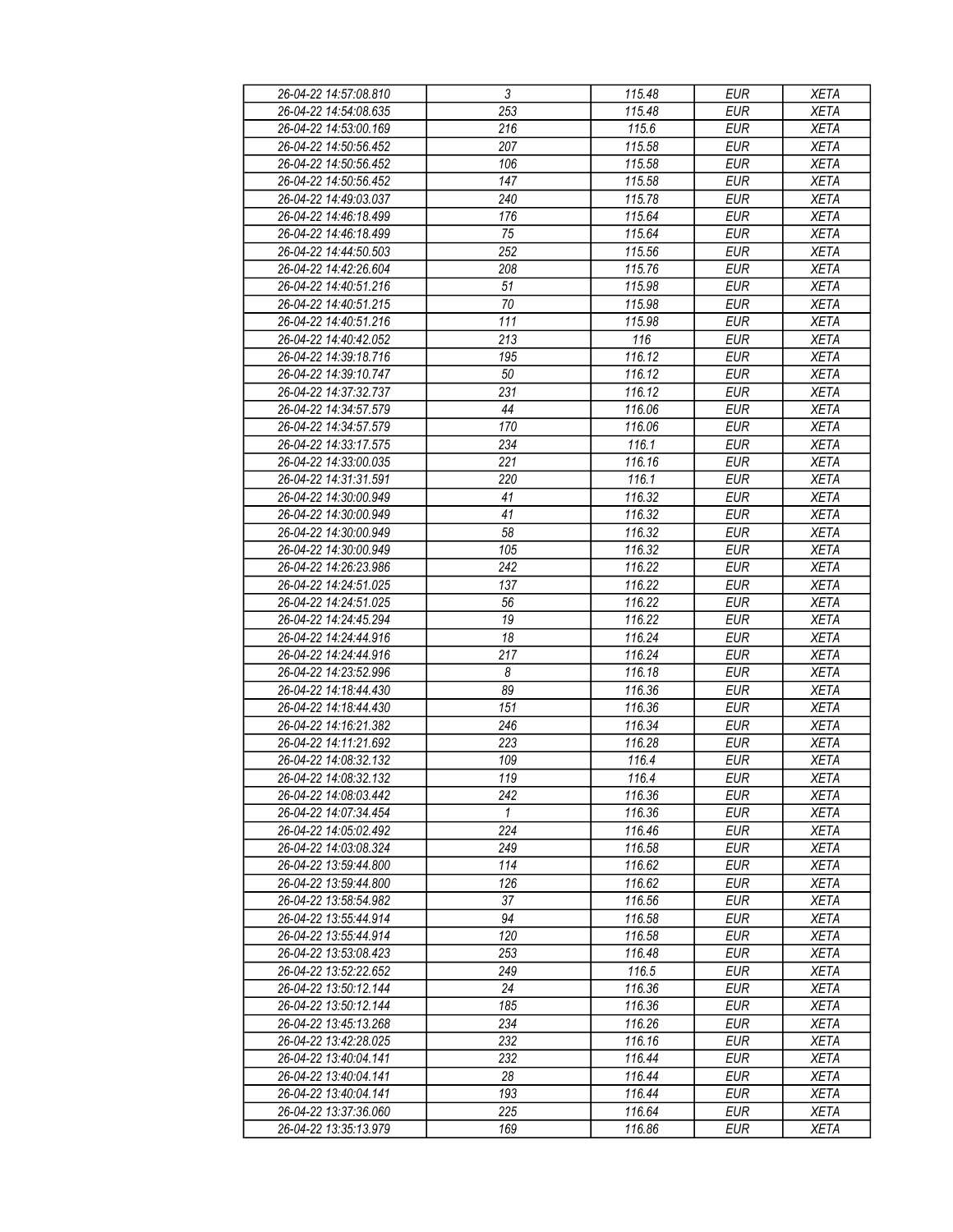| 26-04-22 13:35:13.979 | 49              | 116.86 | <b>EUR</b> | <b>XETA</b> |
|-----------------------|-----------------|--------|------------|-------------|
| 26-04-22 13:32:03.498 | 156             | 116.94 | <b>EUR</b> | <b>XETA</b> |
| 26-04-22 13:32:03.498 | $\overline{75}$ | 116.94 | <b>EUR</b> | <b>XETA</b> |
| 26-04-22 13:29:44.362 | 232             | 116.94 | <b>EUR</b> | <b>XETA</b> |
| 26-04-22 13:27:30.875 | 139             | 116.98 | <b>EUR</b> | <b>XETA</b> |
| 26-04-22 13:27:30.875 | 88              | 116.98 | <b>EUR</b> | <b>XETA</b> |
|                       |                 |        |            |             |
| 26-04-22 13:25:05.936 | 75              | 116.96 | <b>EUR</b> | <b>XETA</b> |
| 26-04-22 13:25:05.936 | 138             | 116.96 | <b>EUR</b> | <b>XETA</b> |
| 26-04-22 13:22:28.539 | 238             | 116.86 | <b>EUR</b> | <b>XETA</b> |
| 26-04-22 13:17:42.651 | 236             | 117.02 | <b>EUR</b> | <b>XETA</b> |
| 26-04-22 13:16:55.404 | 91              | 117.06 | <b>EUR</b> | <b>XETA</b> |
| 26-04-22 13:14:11.661 | 137             | 117.14 | <b>EUR</b> | <b>XETA</b> |
| 26-04-22 13:12:54.544 | 56              | 117.06 | <b>EUR</b> | <b>XETA</b> |
| 26-04-22 13:12:54.532 | 220             | 117.08 | <b>EUR</b> | <b>XETA</b> |
| 26-04-22 13:10:13.255 | 154             | 117.06 | <b>EUR</b> | <b>XETA</b> |
| 26-04-22 13:10:13.254 | 99              | 117.06 | <b>EUR</b> | <b>XETA</b> |
| 26-04-22 13:06:18.577 | 206             | 116.84 | <b>EUR</b> | <b>XETA</b> |
| 26-04-22 13:01:48.158 | 222             | 116.8  | <b>EUR</b> | <b>XETA</b> |
| 26-04-22 12:56:39.341 | 244             | 116.82 | <b>EUR</b> | <b>XETA</b> |
| 26-04-22 12:56:39.341 | $\mathbf{1}$    | 116.82 | <b>EUR</b> | <b>XETA</b> |
| 26-04-22 12:56:39.341 | 208             | 116.82 | <b>EUR</b> | <b>XETA</b> |
| 26-04-22 12:51:42.930 | 152             | 116.92 | <b>EUR</b> | <b>XETA</b> |
| 26-04-22 12:51:42.930 | 80              | 116.92 | <b>EUR</b> | <b>XETA</b> |
| 26-04-22 12:47:26.670 | 205             | 116.8  | <b>EUR</b> | <b>XETA</b> |
|                       |                 |        |            |             |
| 26-04-22 12:45:12.304 | 180             | 116.76 | <b>EUR</b> | <b>XETA</b> |
| 26-04-22 12:45:12.305 | 60              | 116.76 | <b>EUR</b> | <b>XETA</b> |
| 26-04-22 12:40:52.317 | 240             | 116.8  | <b>EUR</b> | <b>XETA</b> |
| 26-04-22 12:40:52.317 | 205             | 116.8  | <b>EUR</b> | <b>XETA</b> |
| 26-04-22 12:34:20.603 | 226             | 117    | <b>EUR</b> | <b>XETA</b> |
| 26-04-22 12:34:20.603 | 15              | 117    | <b>EUR</b> | <b>XETA</b> |
| 26-04-22 12:30:23.032 | 43              | 117.02 | <b>EUR</b> | <b>XETA</b> |
| 26-04-22 12:30:20.836 | 111             | 117.02 | <b>EUR</b> | <b>XETA</b> |
| 26-04-22 12:30:20.836 | 46              | 117.02 | <b>EUR</b> | <b>XETA</b> |
| 26-04-22 12:30:13.879 | 15              | 117.02 | <b>EUR</b> | <b>XETA</b> |
| 26-04-22 12:26:18.364 | 207             | 117    | <b>EUR</b> | <b>XETA</b> |
| 26-04-22 12:22:31.728 | 220             | 116.9  | <b>EUR</b> | <b>XETA</b> |
| 26-04-22 12:21:06.372 | 18              | 116.8  | <b>EUR</b> | <b>XETA</b> |
| 26-04-22 12:21:06.364 | 198             | 116.8  | <b>EUR</b> | <b>XETA</b> |
| 26-04-22 12:17:43.205 | 113             | 116.8  | <b>EUR</b> | <b>XETA</b> |
| 26-04-22 12:17:43.205 | 107             | 116.8  | <b>EUR</b> | <b>XETA</b> |
| 26-04-22 12:14:11.686 | 248             | 116.9  | EUR        | XETA        |
| 26-04-22 12:07:16.749 | 251             | 116.82 | <b>EUR</b> | <b>XETA</b> |
| 26-04-22 12:04:50.645 | 219             | 116.9  | <b>EUR</b> | <b>XETA</b> |
| 26-04-22 12:03:13.121 | 229             | 117    | <b>EUR</b> | <b>XETA</b> |
| 26-04-22 12:02:10.201 | 274             | 117.06 | <b>EUR</b> | <b>XETA</b> |
| 26-04-22 11:59:25.279 | 205             | 117.38 | <b>EUR</b> | <b>XETA</b> |
| 26-04-22 11:57:40.124 | 230             | 117.5  | <b>EUR</b> | <b>XETA</b> |
| 26-04-22 11:54:33.197 | 252             | 117.58 | <b>EUR</b> | <b>XETA</b> |
| 26-04-22 11:50:15.746 |                 | 117.48 |            |             |
|                       | 253             |        | <b>EUR</b> | <b>XETA</b> |
| 26-04-22 11:44:32.568 | 251             | 117.36 | EUR        | <b>XETA</b> |
| 26-04-22 11:43:43.021 | 212             | 117.22 | <b>EUR</b> | <b>XETA</b> |
| 26-04-22 11:43:43.021 | 213             | 117.22 | <b>EUR</b> | <b>XETA</b> |
| 26-04-22 11:37:19.460 | 147             | 116.98 | <b>EUR</b> | <b>XETA</b> |
| 26-04-22 11:37:19.460 | 84              | 116.98 | EUR        | <b>XETA</b> |
| 26-04-22 11:34:49.184 | 203             | 116.9  | <b>EUR</b> | <b>XETA</b> |
| 26-04-22 11:30:53.215 | 142             | 116.78 | <b>EUR</b> | <b>XETA</b> |
| 26-04-22 11:30:53.215 | 83              | 116.78 | <b>EUR</b> | <b>XETA</b> |
| 26-04-22 11:29:53.935 | 203             | 116.74 | EUR        | XETA        |
| 26-04-22 11:27:54.678 | 231             | 116.7  | EUR        | <b>XETA</b> |
| 26-04-22 11:23:55.641 | 250             | 116.98 | EUR        | <b>XETA</b> |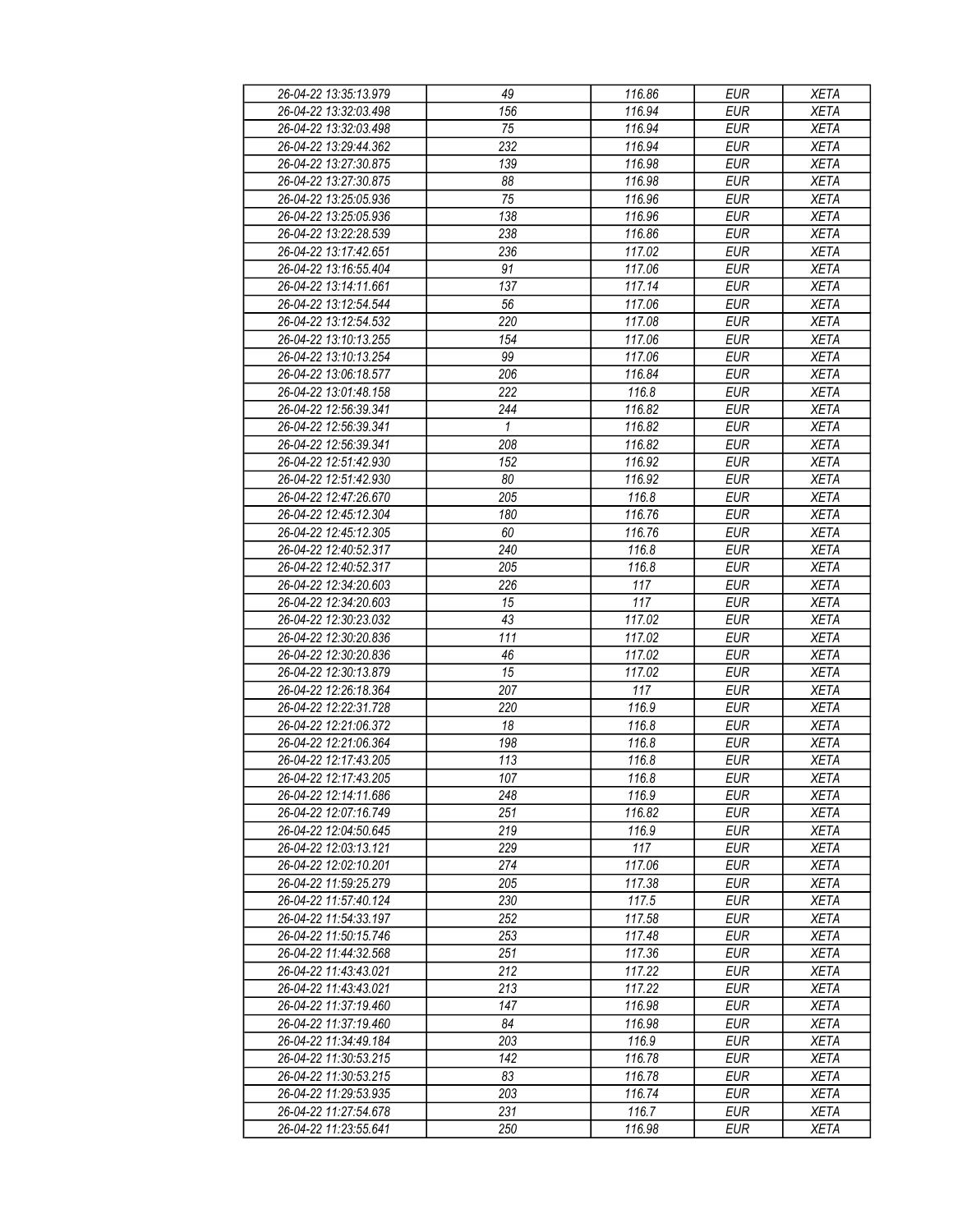| 26-04-22 11:21:22.902 | 235             | 117.06 | <b>EUR</b> | <b>XETA</b> |
|-----------------------|-----------------|--------|------------|-------------|
| 26-04-22 11:20:40.381 | 79              | 117.02 | <b>EUR</b> | <b>XETA</b> |
| 26-04-22 11:18:10.255 | $\overline{19}$ | 116.88 | <b>EUR</b> | <b>XETA</b> |
| 26-04-22 11:18:10.255 | 199             | 116.88 | <b>EUR</b> | <b>XETA</b> |
| 26-04-22 11:14:57.142 | 221             | 117.08 | <b>EUR</b> | <b>XETA</b> |
| 26-04-22 11:14:57.142 | 212             | 117.08 | <b>EUR</b> | <b>XETA</b> |
|                       |                 | 117.04 | <b>EUR</b> |             |
| 26-04-22 11:10:59.457 | 25              |        |            | <b>XETA</b> |
| 26-04-22 11:10:59.454 | 186             | 117.04 | <b>EUR</b> | <b>XETA</b> |
| 26-04-22 11:08:02.628 | 57              | 117.08 | <b>EUR</b> | <b>XETA</b> |
| 26-04-22 11:08:02.628 | 157             | 117.08 | <b>EUR</b> | <b>XETA</b> |
| 26-04-22 11:03:44.439 | 170             | 117.16 | <b>EUR</b> | <b>XETA</b> |
| 26-04-22 11:03:44.439 | 66              | 117.16 | <b>EUR</b> | <b>XETA</b> |
| 26-04-22 11:00:03.912 | $\overline{2}$  | 117.16 | <b>EUR</b> | <b>XETA</b> |
| 26-04-22 11:00:01.565 | 220             | 117.16 | <b>EUR</b> | <b>XETA</b> |
| 26-04-22 10:58:34.489 | 133             | 117.08 | <b>EUR</b> | <b>XETA</b> |
| 26-04-22 10:58:34.488 | 103             | 117.08 | <b>EUR</b> | <b>XETA</b> |
| 26-04-22 10:54:43.636 | 241             | 117    | <b>EUR</b> | <b>XETA</b> |
| 26-04-22 10:51:11.930 | 246             | 116.92 | <b>EUR</b> | <b>XETA</b> |
| 26-04-22 10:50:26.550 | 247             | 116.94 | <b>EUR</b> | <b>XETA</b> |
| 26-04-22 10:47:13.087 | 234             | 117.02 | <b>EUR</b> | <b>XETA</b> |
| 26-04-22 10:44:21.997 | 213             | 117.28 | <b>EUR</b> | <b>XETA</b> |
| 26-04-22 10:40:01.078 | 227             | 117.44 | <b>EUR</b> | <b>XETA</b> |
| 26-04-22 10:37:10.689 | 180             | 117.32 | <b>EUR</b> | <b>XETA</b> |
| 26-04-22 10:37:10.689 | 46              | 117.32 | <b>EUR</b> | <b>XETA</b> |
| 26-04-22 10:34:36.338 | 50              | 117.24 | <b>EUR</b> | <b>XETA</b> |
|                       |                 |        |            |             |
| 26-04-22 10:34:36.339 | 180             | 117.24 | <b>EUR</b> | <b>XETA</b> |
| 26-04-22 10:34:36.339 | 250             | 117.24 | <b>EUR</b> | <b>XETA</b> |
| 26-04-22 10:31:39.575 | 186             | 117.12 | <b>EUR</b> | <b>XETA</b> |
| 26-04-22 10:31:39.575 | 24              | 117.12 | <b>EUR</b> | <b>XETA</b> |
| 26-04-22 10:26:06.877 | 62              | 117.02 | <b>EUR</b> | <b>XETA</b> |
| 26-04-22 10:26:06.877 | 86              | 117.02 | <b>EUR</b> | <b>XETA</b> |
| 26-04-22 10:26:06.877 | 50              | 117.02 | <b>EUR</b> | <b>XETA</b> |
| 26-04-22 10:26:06.877 | 52              | 117.02 | <b>EUR</b> | <b>XETA</b> |
| 26-04-22 10:22:32.862 | 226             | 117.04 | <b>EUR</b> | <b>XETA</b> |
| 26-04-22 10:19:58.596 | 214             | 117.14 | <b>EUR</b> | <b>XETA</b> |
| 26-04-22 10:19:58.596 | 226             | 117.14 | <b>EUR</b> | <b>XETA</b> |
| 26-04-22 10:17:02.110 | 242             | 117.06 | <b>EUR</b> | <b>XETA</b> |
| 26-04-22 10:12:35.971 | 241             | 117.14 | <b>EUR</b> | <b>XETA</b> |
| 26-04-22 10:08:59.167 | 228             | 117.28 | <b>EUR</b> | <b>XETA</b> |
| 26-04-22 10:06:37.757 | 221             | 117.02 | <b>EUR</b> | <b>XETA</b> |
| 26-04-22 10:06:35.538 | 222             | 117.06 | EUR        | XETA        |
| 26-04-22 10:04:22.045 | 228             | 117.14 | <b>EUR</b> | <b>XETA</b> |
| 26-04-22 10:02:02.159 | 206             | 117.2  | <b>EUR</b> | <b>XETA</b> |
| 26-04-22 09:58:37.808 | 234             | 117.12 | <b>EUR</b> | <b>XETA</b> |
| 26-04-22 09:54:58.890 | 37              | 117.04 | <b>EUR</b> | <b>XETA</b> |
| 26-04-22 09:54:58.890 | 181             | 117.04 | <b>EUR</b> | <b>XETA</b> |
|                       |                 |        |            |             |
| 26-04-22 09:53:09.757 | 239             | 116.96 | <b>EUR</b> | <b>XETA</b> |
| 26-04-22 09:52:50.977 | 200             | 117.02 | <b>EUR</b> | <b>XETA</b> |
| 26-04-22 09:52:50.977 | 45              | 117.02 | <b>EUR</b> | <b>XETA</b> |
| 26-04-22 09:48:09.111 | 251             | 116.94 | EUR        | <b>XETA</b> |
| 26-04-22 09:45:57.017 | 243             | 116.98 | <b>EUR</b> | <b>XETA</b> |
| 26-04-22 09:42:28.748 | 227             | 116.9  | <b>EUR</b> | <b>XETA</b> |
| 26-04-22 09:42:28.748 | 82              | 116.9  | <b>EUR</b> | <b>XETA</b> |
| 26-04-22 09:42:28.748 | 124             | 116.9  | EUR        | <b>XETA</b> |
| 26-04-22 09:37:39.788 | 241             | 116.76 | EUR        | <b>XETA</b> |
| 26-04-22 09:35:57.240 | 213             | 116.9  | <b>EUR</b> | <b>XETA</b> |
| 26-04-22 09:30:46.795 | 27              | 116.88 | <b>EUR</b> | <b>XETA</b> |
| 26-04-22 09:30:46.795 | 211             | 116.88 | EUR        | XETA        |
| 26-04-22 09:29:32.438 | 204             | 117    | EUR        | <b>XETA</b> |
| 26-04-22 09:29:32.438 | 17              | 117    | EUR        | <b>XETA</b> |
|                       |                 |        |            |             |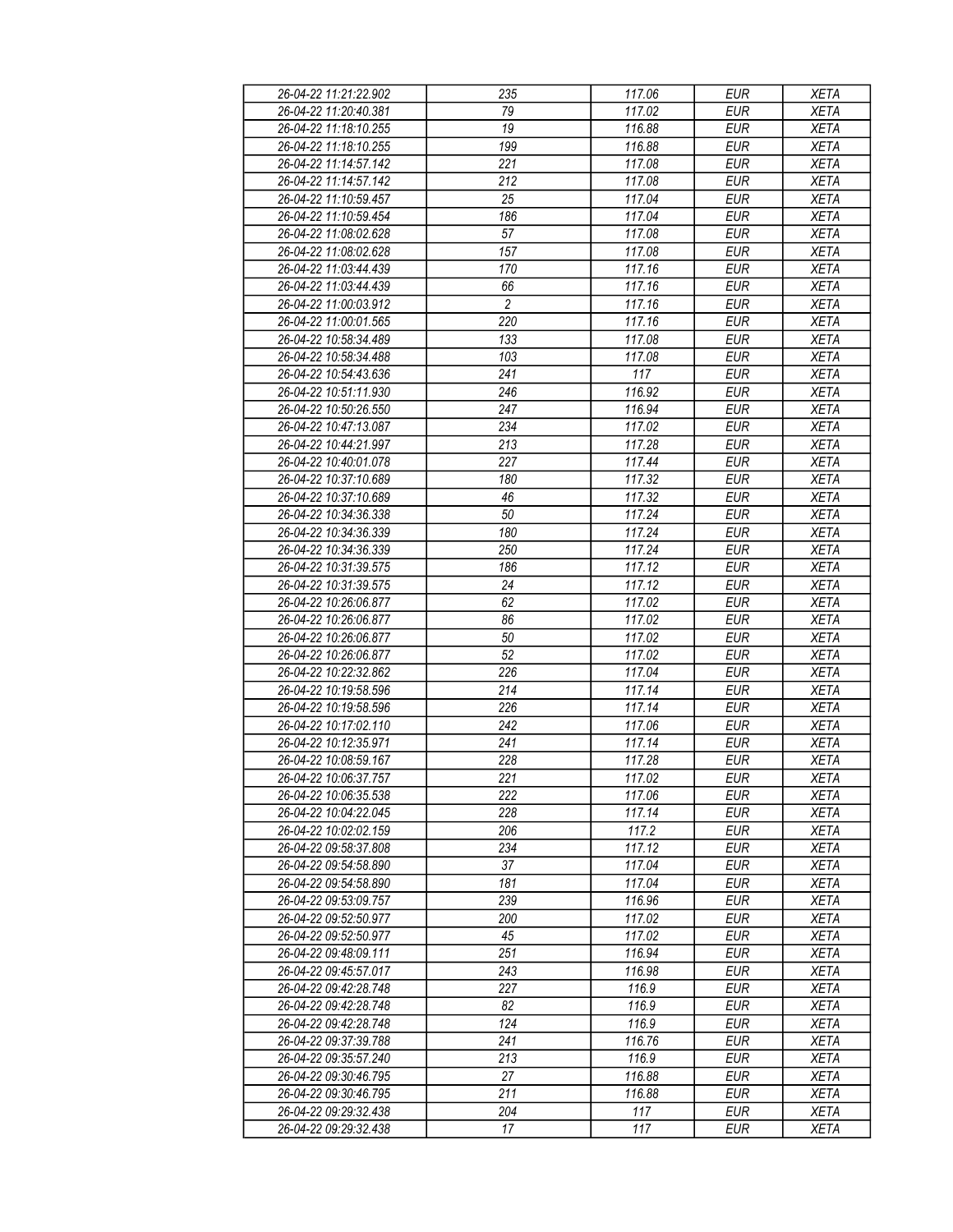| 26-04-22 09:29:32.438 | $\boldsymbol{\delta}$ | 117    | <b>EUR</b> | <b>XETA</b> |
|-----------------------|-----------------------|--------|------------|-------------|
| 26-04-22 09:27:51.321 | $\overline{216}$      | 116.96 | <b>EUR</b> | <b>XETA</b> |
| 26-04-22 09:24:28.159 | 253                   | 117    | <b>EUR</b> | <b>XETA</b> |
| 26-04-22 09:22:05.033 | 30                    | 116.84 | <b>EUR</b> | <b>XETA</b> |
| 26-04-22 09:22:05.033 | 200                   | 116.84 | <b>EUR</b> | <b>XETA</b> |
| 26-04-22 09:17:31.296 | 251                   | 116.66 | <b>EUR</b> | <b>XETA</b> |
| 26-04-22 09:17:31.296 | 128                   | 116.66 | <b>EUR</b> | <b>XETA</b> |
| 26-04-22 09:17:31.296 | 115                   | 116.66 | <b>EUR</b> | <b>XETA</b> |
| 26-04-22 09:14:08.446 | 235                   | 116.28 | <b>EUR</b> | <b>XETA</b> |
| 26-04-22 09:11:45.002 | 117                   | 116.38 | <b>EUR</b> | <b>XETA</b> |
| 26-04-22 09:11:45.002 |                       |        |            |             |
|                       | 86                    | 116.38 | <b>EUR</b> | <b>XETA</b> |
| 26-04-22 09:09:06.508 | 236                   | 116.34 | <b>EUR</b> | <b>XETA</b> |
| 26-04-22 09:06:29.969 | 214                   | 116.58 | <b>EUR</b> | <b>XETA</b> |
| 26-04-22 09:05:11.577 | 203                   | 116.56 | <b>EUR</b> | <b>XETA</b> |
| 26-04-22 09:04:48.765 | 230                   | 116.58 | <b>EUR</b> | <b>XETA</b> |
| 26-04-22 09:02:25.024 | 228                   | 116.74 | <b>EUR</b> | <b>XETA</b> |
| 26-04-22 08:59:10.611 | 232                   | 116.64 | <b>EUR</b> | <b>XETA</b> |
| 26-04-22 08:56:11.413 | 24                    | 116.9  | <b>EUR</b> | <b>XETA</b> |
| 26-04-22 08:56:11.413 | 211                   | 116.9  | <b>EUR</b> | <b>XETA</b> |
| 26-04-22 08:55:44.603 | 207                   | 116.94 | <b>EUR</b> | <b>XETA</b> |
| 26-04-22 08:52:40.908 | 218                   | 116.98 | <b>EUR</b> | <b>XETA</b> |
| 26-04-22 08:49:58.092 | 238                   | 116.94 | <b>EUR</b> | <b>XETA</b> |
| 26-04-22 08:46:27.220 | 230                   | 116.74 | <b>EUR</b> | <b>XETA</b> |
| 26-04-22 08:44:55.080 | 70                    | 116.54 | <b>EUR</b> | XETA        |
| 26-04-22 08:44:55.080 | 138                   | 116.54 | <b>EUR</b> | <b>XETA</b> |
| 26-04-22 08:44:55.080 | 234                   | 116.54 | <b>EUR</b> | <b>XETA</b> |
| 26-04-22 08:41:49.775 | 205                   | 116.52 | <b>EUR</b> | <b>XETA</b> |
| 26-04-22 08:38:32.735 | 231                   | 116.1  | <b>EUR</b> | <b>XETA</b> |
| 26-04-22 08:36:22.647 | 208                   | 116.28 | <b>EUR</b> | <b>XETA</b> |
| 26-04-22 08:36:18.567 | $\overline{7}$        | 116.32 | <b>EUR</b> | <b>XETA</b> |
| 26-04-22 08:36:16.775 | 200                   | 116.32 | <b>EUR</b> | <b>XETA</b> |
| 26-04-22 08:33:44.021 | 101                   | 116.52 | <b>EUR</b> | <b>XETA</b> |
| 26-04-22 08:33:44.021 | 150                   | 116.52 | <b>EUR</b> | <b>XETA</b> |
| 26-04-22 08:33:12.262 | 218                   | 116.52 | <b>EUR</b> | <b>XETA</b> |
| 26-04-22 08:33:12.262 | 13                    | 116.52 | <b>EUR</b> | <b>XETA</b> |
| 26-04-22 08:31:24.455 | 253                   | 116.32 | <b>EUR</b> | <b>XETA</b> |
| 26-04-22 08:30:20.645 | 125                   | 116.12 | <b>EUR</b> | <b>XETA</b> |
| 26-04-22 08:30:20.645 | 74                    | 116.12 | <b>EUR</b> | <b>XETA</b> |
| 26-04-22 08:30:20.642 | 54                    | 116.12 | <b>EUR</b> | <b>XETA</b> |
| 26-04-22 08:30:00.045 | 250                   | 116.4  | <b>EUR</b> | XETA        |
| 26-04-22 08:28:18.411 | 221                   | 116.36 | <b>EUR</b> | <b>XETA</b> |
| 26-04-22 08:26:02.449 | 226                   | 116.4  | <b>EUR</b> | <b>XETA</b> |
| 26-04-22 08:25:40.901 | 104                   | 116.54 | <b>EUR</b> | XETA        |
| 26-04-22 08:25:40.901 | 105                   | 116.54 | <b>EUR</b> | <b>XETA</b> |
| 26-04-22 08:24:04.749 | 208                   | 116.5  | <b>EUR</b> |             |
|                       |                       |        |            | XETA        |
| 26-04-22 08:24:04.749 | 43                    | 116.5  | <b>EUR</b> | XETA        |
| 26-04-22 08:20:36.192 | 116                   | 116.42 | <b>EUR</b> | <b>XETA</b> |
| 26-04-22 08:20:36.192 | 50                    | 116.42 | <b>EUR</b> | <b>XETA</b> |
| 26-04-22 08:20:36.192 | 40                    | 116.42 | EUR        | <b>XETA</b> |
| 26-04-22 08:19:58.471 | 215                   | 116.88 | <b>EUR</b> | XETA        |
| 26-04-22 08:19:31.463 | 121                   | 116.88 | <b>EUR</b> | XETA        |
| 26-04-22 08:19:31.463 | 118                   | 116.88 | <b>EUR</b> | XETA        |
| 26-04-22 08:15:30.016 | 220                   | 116.98 | <b>EUR</b> | XETA        |
| 26-04-22 08:13:38.628 | 202                   | 117.2  | <b>EUR</b> | <b>XETA</b> |
| 26-04-22 08:13:38.628 | 22                    | 117.2  | <b>EUR</b> | <b>XETA</b> |
| 26-04-22 08:12:53.808 | 194                   | 117.42 | <b>EUR</b> | <b>XETA</b> |
| 26-04-22 08:12:53.808 | 47                    | 117.42 | EUR        | <b>XETA</b> |
| 26-04-22 08:12:53.808 | 237                   | 117.42 | <b>EUR</b> | <b>XETA</b> |
| 26-04-22 08:10:17.739 | 213                   | 116.88 | <b>EUR</b> | XETA        |
| 26-04-22 08:08:09.462 | 211                   | 116.98 | <b>EUR</b> | XETA        |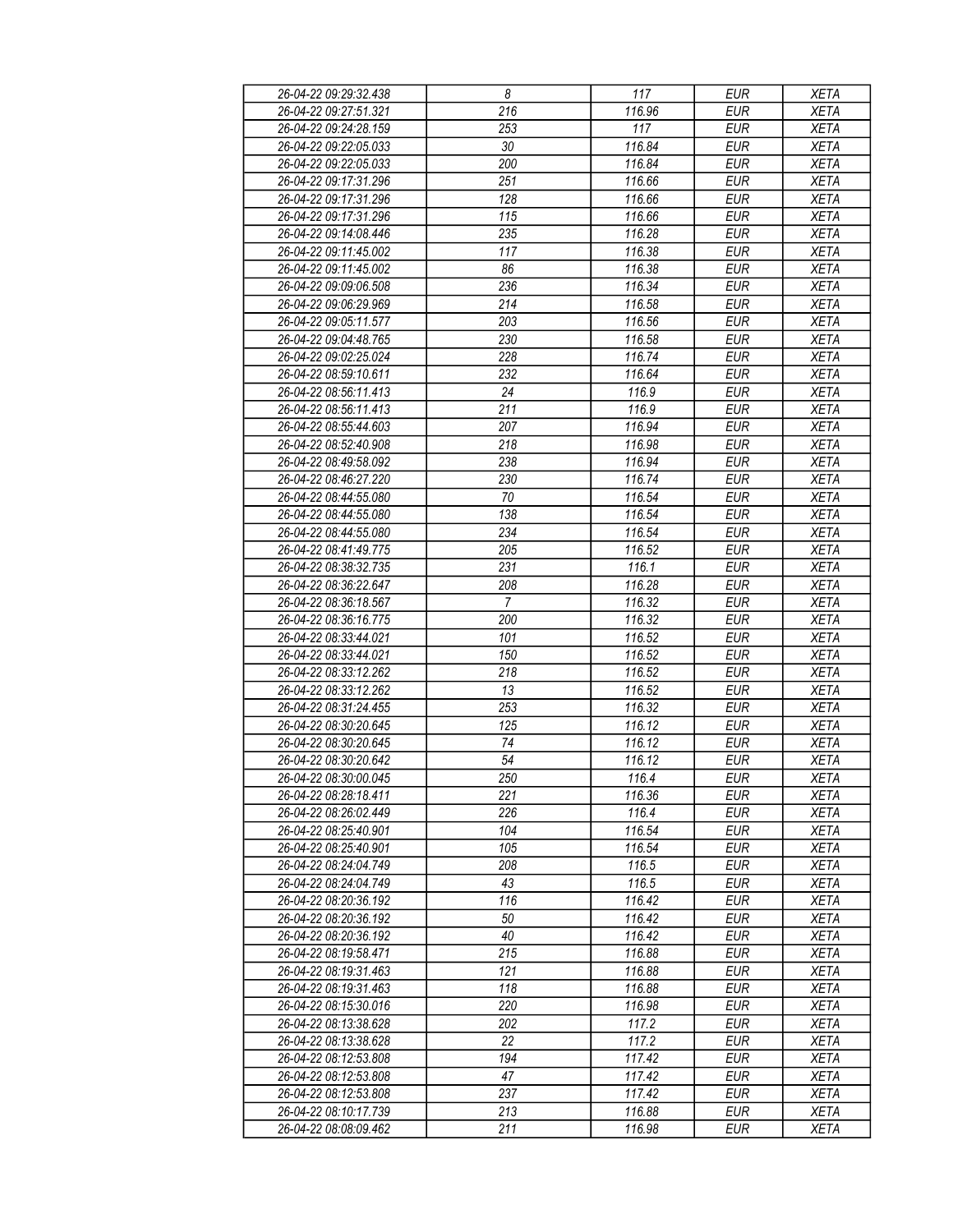| 26-04-22 08:06:32.309 | 225 | 117.3  | EUR | <b>XFTA</b> |
|-----------------------|-----|--------|-----|-------------|
| 26-04-22 08:06:16.816 | 74  | 117.34 | EUR | <b>XFTA</b> |
| 26-04-22 08:06:16.800 | 225 | 117.34 | EUR | <b>XFTA</b> |
| 26-04-22 08:06:16.800 | 243 | 117.34 | EUR | <b>XFTA</b> |
| 26-04-22 08:03:30.867 | 215 | 117.46 | EUR | <b>XFTA</b> |
| 26-04-22 08:02:47.450 | 232 | 117.62 | EUR | <b>XFTA</b> |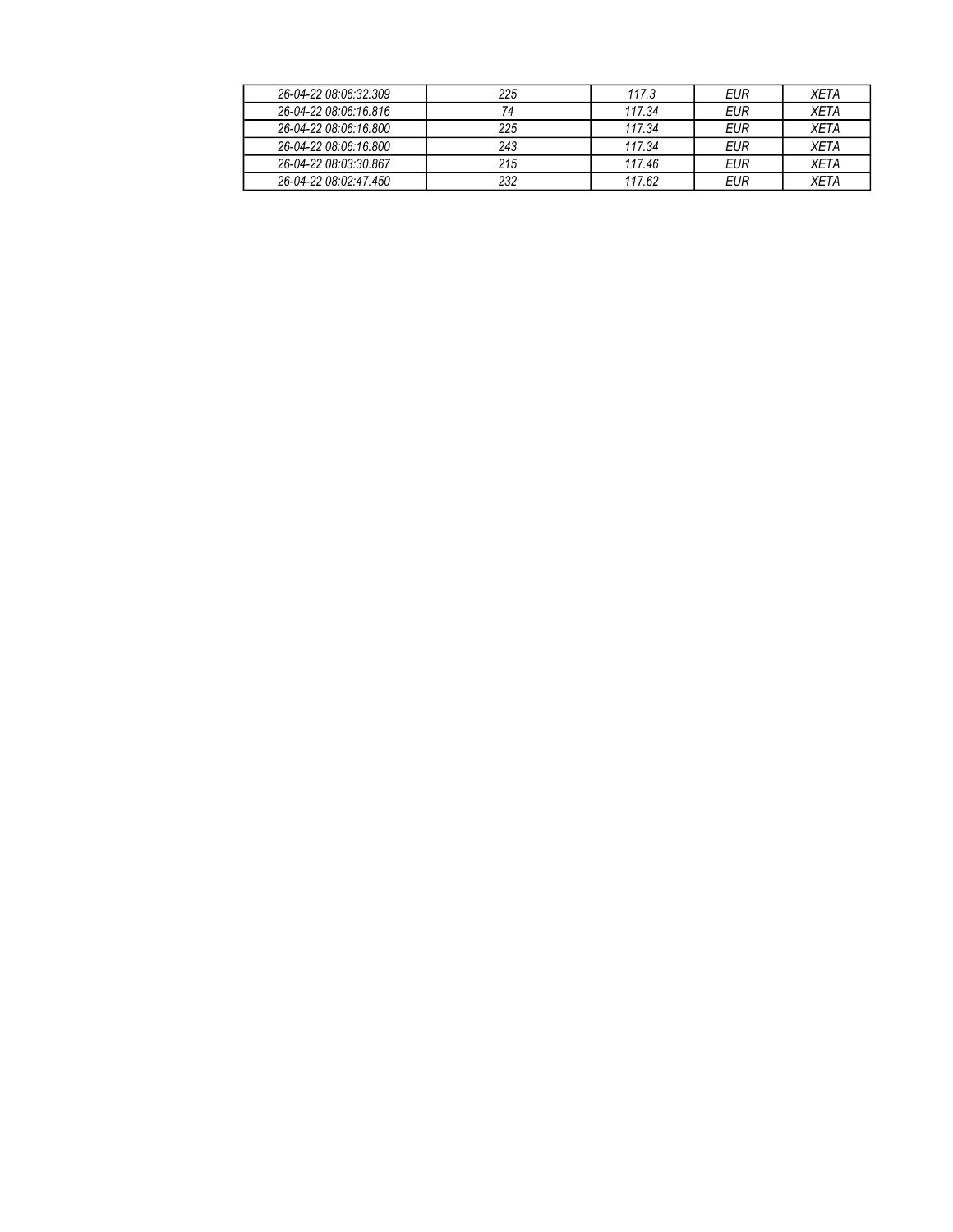## Each order relating to the buy-back programme above according to Art. 5 sec. 3 MAR in conjunction with Art. 25 sec. 1 and 2 MiFiR

In red colour are the fields according to Table 2 of the Annex of Del. Regulation (EU) 2017/580; alternatively you may report the

| Date and Time according to field 9 | <b>Segment MIC code</b><br>according to field 16 | <b>Transaction price</b><br>according to field 28 | <b>Price currency according</b><br>to field 29 | <b>Buy-sell indicator</b><br>according to field 32 |
|------------------------------------|--------------------------------------------------|---------------------------------------------------|------------------------------------------------|----------------------------------------------------|
| 26-04-22 16:28:35.194              | <b>XETA</b>                                      | 113.14                                            | <b>EUR</b>                                     | <b>BUY</b>                                         |
| 26-04-22 16:28:33.881              | <b>XETA</b>                                      | 113.12                                            | <b>EUR</b>                                     | <b>BUY</b>                                         |
| 26-04-22 16:28:27.014              | <b>XETA</b>                                      | 113.12                                            | <b>EUR</b>                                     | <b>BUY</b>                                         |
| 26-04-22 16:28:26.049              | <b>XETA</b>                                      | 113.12                                            | <b>EUR</b>                                     | <b>BUY</b>                                         |
| 26-04-22 16:28:03.444              | <b>XETA</b>                                      | 113.22                                            | <b>EUR</b>                                     | <b>BUY</b>                                         |
| 26-04-22 16:28:03.444              | <b>XETA</b>                                      | 113.22                                            | <b>EUR</b>                                     | <b>BUY</b>                                         |
| 26-04-22 16:28:00.015              | <b>XETA</b>                                      | 113.24                                            | <b>EUR</b>                                     | <b>BUY</b>                                         |
| 26-04-22 16:28:00.015              | <b>XETA</b>                                      | 113.24                                            | <b>EUR</b>                                     | <b>BUY</b>                                         |
| 26-04-22 16:27:58.546              | <b>XETA</b>                                      | 113.24                                            | <b>EUR</b>                                     | <b>BUY</b>                                         |
| 26-04-22 16:27:42.842              | <b>XETA</b>                                      | 113.2                                             | <b>EUR</b>                                     | <b>BUY</b>                                         |
| 26-04-22 16:27:00.244              | <b>XETA</b>                                      | 113.12                                            | <b>EUR</b>                                     | <b>BUY</b>                                         |
| 26-04-22 16:26:41.205              | <b>XETA</b>                                      | 113.16                                            | <b>EUR</b>                                     | <b>BUY</b>                                         |
| 26-04-22 16:26:41.205              | <b>XETA</b>                                      | 113.16                                            | <b>EUR</b>                                     | <b>BUY</b>                                         |
| 26-04-22 16:26:41.205              | <b>XETA</b>                                      | 113.16                                            | <b>EUR</b>                                     | <b>BUY</b>                                         |
| 26-04-22 16:26:41.205              | <b>XETA</b>                                      | 113.16                                            | <b>EUR</b>                                     | <b>BUY</b>                                         |
| 26-04-22 16:26:00.890              | <b>XETA</b>                                      | 113.12                                            | <b>EUR</b>                                     | <b>BUY</b>                                         |
| 26-04-22 16:26:00.889              | <b>XETA</b>                                      | 113.12                                            | <b>EUR</b>                                     | <b>BUY</b>                                         |
| 26-04-22 16:26:00.880              | <b>XETA</b>                                      | 113.14                                            | <b>EUR</b>                                     | <b>BUY</b>                                         |
| 26-04-22 16:24:11.004              | <b>XETA</b>                                      | 113.14                                            | <b>EUR</b>                                     | <b>BUY</b>                                         |
| 26-04-22 16:24:11.004              | <b>XETA</b>                                      | 113.14                                            | <b>EUR</b>                                     | <b>BUY</b>                                         |
| 26-04-22 16:24:11.004              | <b>XETA</b>                                      | 113.14                                            | <b>EUR</b>                                     | <b>BUY</b>                                         |
| 26-04-22 16:23:36.976              | <b>XETA</b>                                      | 113.16                                            | <b>EUR</b>                                     | <b>BUY</b>                                         |
| 26-04-22 16:23:36.976              | <b>XETA</b>                                      | 113.16                                            | <b>EUR</b>                                     | <b>BUY</b>                                         |
| 26-04-22 16:22:37.778              | <b>XETA</b>                                      | 113.12                                            | <b>EUR</b>                                     | <b>BUY</b>                                         |
| 26-04-22 16:22:37.746              | <b>XETA</b>                                      | 113.1                                             | <b>EUR</b>                                     | <b>BUY</b>                                         |
| 26-04-22 16:21:24.485              | <b>XETA</b>                                      | 112.96                                            | <b>EUR</b>                                     | <b>BUY</b>                                         |
| 26-04-22 16:21:12.271              | <b>XETA</b>                                      | 112.98                                            | <b>EUR</b>                                     | <b>BUY</b>                                         |
| 26-04-22 16:20:57.066              | <b>XETA</b>                                      | 112.98                                            | <b>EUR</b>                                     | <b>BUY</b>                                         |
| 26-04-22 16:19:55.466              | <b>XETA</b>                                      | 112.88                                            | <b>EUR</b>                                     | <b>BUY</b>                                         |
| 26-04-22 16:19:35.629              | <b>XETA</b>                                      | 112.9                                             | <b>EUR</b>                                     | <b>BUY</b>                                         |
| 26-04-22 16:18:47.232              | <b>XETA</b>                                      | 112.96                                            | <b>EUR</b>                                     | <b>BUY</b>                                         |
| 26-04-22 16:18:47.232              | <b>XETA</b>                                      | 112.96                                            | <b>EUR</b>                                     | <b>BUY</b>                                         |
| 26-04-22 16:18:33.345              | <b>XETA</b>                                      | 112.96                                            | <b>EUR</b>                                     | <b>BUY</b>                                         |
| 26-04-22 16:17:28.826              | <b>XETA</b>                                      | 113.04                                            | <b>EUR</b>                                     | <b>BUY</b>                                         |
| 26-04-22 16:17:28.826              | <b>XETA</b>                                      | $\overline{113.04}$                               | <b>EUR</b>                                     | <b>BUY</b>                                         |
| 26-04-22 16:15:31.752              | <b>XETA</b>                                      | 113.04                                            | <b>EUR</b>                                     | <b>BUY</b>                                         |
| 26-04-22 16:15:21.622              | <b>XETA</b>                                      | 113.14                                            | <b>EUR</b>                                     | <b>BUY</b>                                         |
| 26-04-22 16:14:33.768              | <b>XETA</b>                                      | 113.24                                            | <b>EUR</b>                                     | <b>BUY</b>                                         |
| 26-04-22 16:14:33.768              | <b>XETA</b>                                      | 113.24                                            | <b>EUR</b>                                     | <b>BUY</b>                                         |
| 26-04-22 16:12:32.481              | <b>XETA</b>                                      | 113.24                                            | <b>EUR</b>                                     | <b>BUY</b>                                         |
| 26-04-22 16:12:32.496              | <b>XETA</b>                                      | 113.24                                            | <b>EUR</b>                                     | <b>BUY</b>                                         |
| 26-04-22 16:11:10.336              | <b>XETA</b>                                      | 113.24                                            | <b>EUR</b>                                     | <b>BUY</b>                                         |
| 26-04-22 16:10:51.840              | <b>XETA</b>                                      | 113.3                                             | <b>EUR</b>                                     | <b>BUY</b>                                         |
| 26-04-22 16:10:51.840              | <b>XETA</b>                                      | 113.3                                             | <b>EUR</b>                                     | <b>BUY</b>                                         |
| 26-04-22 16:10:51.840              | <b>XETA</b>                                      | 113.3                                             | <b>EUR</b>                                     | <b>BUY</b>                                         |
| 26-04-22 16:10:51.840              | <b>XETA</b>                                      | 113.3                                             | <b>EUR</b>                                     | <b>BUY</b>                                         |
| 26-04-22 16:08:46.231              | <b>XETA</b>                                      | 113.1                                             | <b>EUR</b>                                     | <b>BUY</b>                                         |
| 26-04-22 16:08:46.231              | <b>XETA</b>                                      | 113.1                                             | <b>EUR</b>                                     | <b>BUY</b>                                         |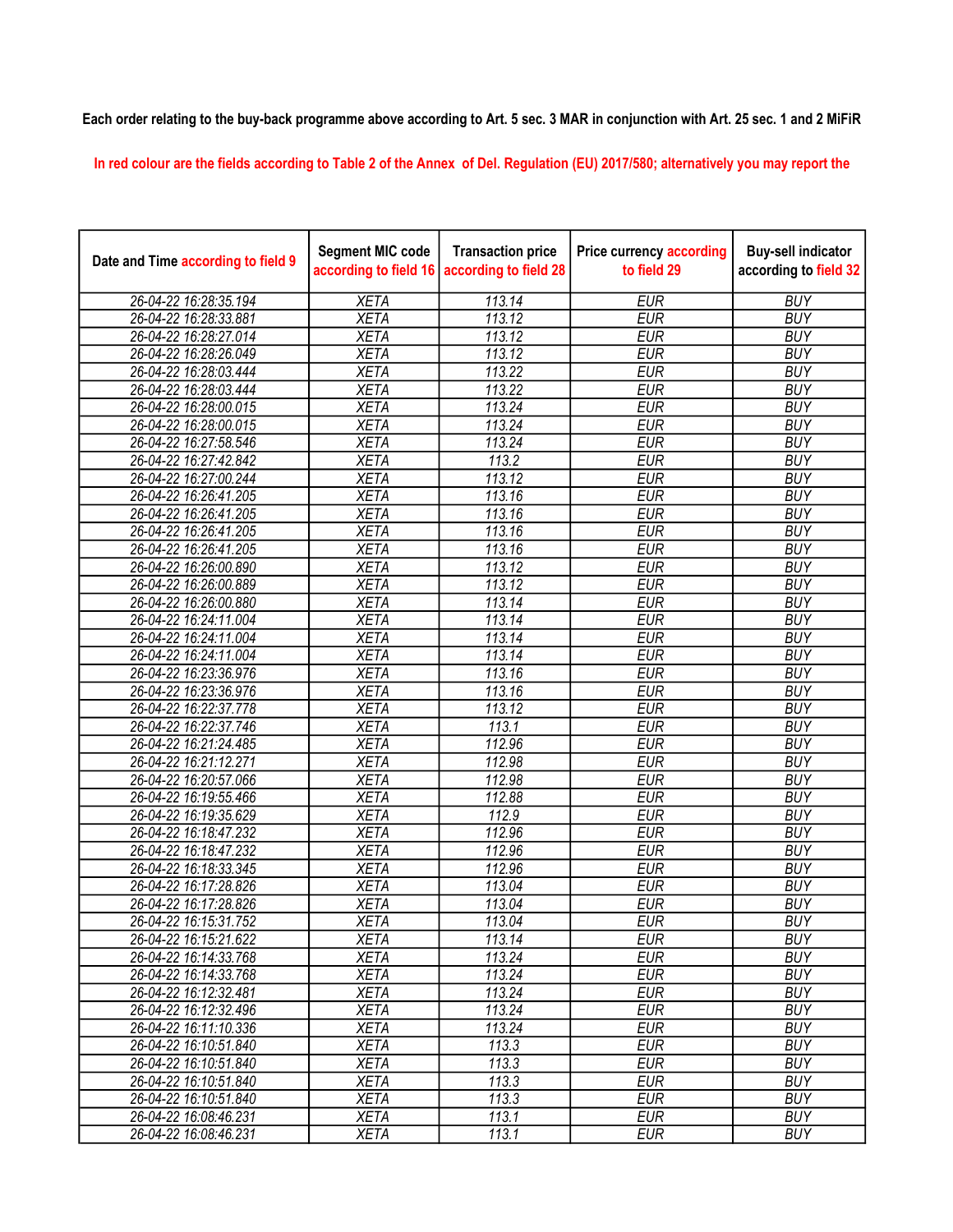| 26-04-22 16:08:46.231 | <b>XETA</b>                | 113.1          | <b>EUR</b>               | <b>BUY</b>               |
|-----------------------|----------------------------|----------------|--------------------------|--------------------------|
| 26-04-22 16:07:13.682 | <b>XETA</b>                | 113.18         | <b>EUR</b>               | <b>BUY</b>               |
| 26-04-22 16:07:13.682 | <b>XETA</b>                | 113.18         | <b>EUR</b>               | <b>BUY</b>               |
| 26-04-22 16:05:26.150 | <b>XETA</b>                | 113.08         | <b>EUR</b>               | <b>BUY</b>               |
| 26-04-22 16:05:03.069 | <b>XETA</b>                | 113.08         | <b>EUR</b>               | <b>BUY</b>               |
| 26-04-22 16:04:12.740 | <b>XETA</b>                | 113.56         | <b>EUR</b>               | <b>BUY</b>               |
| 26-04-22 16:03:38.800 | <b>XETA</b>                | 113.56         | <b>EUR</b>               | <b>BUY</b>               |
| 26-04-22 16:02:38.615 | <b>XETA</b>                | 113.5          | <b>EUR</b>               | <b>BUY</b>               |
| 26-04-22 16:02:38.615 | <b>XETA</b>                | 113.5          | <b>EUR</b>               | <b>BUY</b>               |
| 26-04-22 16:01:39.972 | <b>XETA</b><br><b>XETA</b> | 113.6<br>113.8 | <b>EUR</b><br><b>EUR</b> | <b>BUY</b><br><b>BUY</b> |
| 26-04-22 16:01:38.900 |                            | 113.8          | <b>EUR</b>               | <b>BUY</b>               |
| 26-04-22 16:01:37.023 | <b>XETA</b>                |                |                          |                          |
| 26-04-22 16:00:24.552 | <b>XETA</b>                | 113.92         | <b>EUR</b>               | <b>BUY</b>               |
| 26-04-22 16:00:24.552 | <b>XETA</b>                | 113.92         | <b>EUR</b>               | <b>BUY</b>               |
| 26-04-22 16:00:01.218 | <b>XETA</b>                | 113.9          | <b>EUR</b>               | <b>BUY</b>               |
| 26-04-22 15:58:44.810 | <b>XETA</b>                | 114.06         | <b>EUR</b>               | <b>BUY</b>               |
| 26-04-22 15:58:44.823 | <b>XETA</b>                | 114.06         | <b>EUR</b>               | <b>BUY</b>               |
| 26-04-22 15:57:35.995 | <b>XETA</b>                | 114.26         | <b>EUR</b>               | <b>BUY</b>               |
| 26-04-22 15:57:36.013 | <b>XETA</b>                | 114.26         | <b>EUR</b>               | <b>BUY</b>               |
| 26-04-22 15:56:19.791 | <b>XETA</b>                | 114.24         | <b>EUR</b>               | <b>BUY</b>               |
| 26-04-22 15:56:19.438 | <b>XETA</b>                | 114.24         | <b>EUR</b>               | <b>BUY</b>               |
| 26-04-22 15:55:52.070 | <b>XETA</b>                | 114.32         | <b>EUR</b>               | <b>BUY</b>               |
| 26-04-22 15:55:02.008 | <b>XETA</b>                | 114.3          | <b>EUR</b>               | <b>BUY</b>               |
| 26-04-22 15:55:02.008 | <b>XETA</b>                | 114.3          | <b>EUR</b>               | <b>BUY</b>               |
| 26-04-22 15:53:51.063 | <b>XETA</b>                | 114.44         | <b>EUR</b>               | <b>BUY</b>               |
| 26-04-22 15:53:51.064 | <b>XETA</b>                | 114.44         | <b>EUR</b>               | <b>BUY</b>               |
| 26-04-22 15:53:31.756 | <b>XETA</b>                | 114.58         | <b>EUR</b>               | <b>BUY</b>               |
| 26-04-22 15:52:25.323 | <b>XETA</b>                | 114.58         | <b>EUR</b>               | <b>BUY</b>               |
|                       |                            |                | <b>EUR</b>               | <b>BUY</b>               |
| 26-04-22 15:52:25.323 | <b>XETA</b>                | 114.58         |                          |                          |
| 26-04-22 15:50:46.484 | <b>XETA</b>                | 114.62         | <b>EUR</b>               | <b>BUY</b>               |
| 26-04-22 15:50:46.484 | <b>XETA</b>                | 114.62         | <b>EUR</b>               | <b>BUY</b>               |
| 26-04-22 15:50:46.484 | <b>XETA</b>                | 114.62         | <b>EUR</b>               | <b>BUY</b>               |
| 26-04-22 15:50:28.098 | <b>XETA</b>                | 114.5          | <b>EUR</b>               | <b>BUY</b>               |
| 26-04-22 15:47:42.251 | <b>XETA</b>                | 114.4          | <b>EUR</b>               | <b>BUY</b>               |
| 26-04-22 15:45:43.710 | <b>XETA</b>                | 114.6          | <b>EUR</b>               | <b>BUY</b>               |
| 26-04-22 15:43:08.339 | <b>XETA</b>                | 114.76         | <b>EUR</b>               | <b>BUY</b>               |
| 26-04-22 15:41:13.076 | <b>XETA</b>                | 114.72         | <b>EUR</b>               | <b>BUY</b>               |
| 26-04-22 15:40:42.539 | <b>XETA</b>                | 114.74         | EUR                      | <b>BUY</b>               |
| 26-04-22 15:38:36.947 | <b>XETA</b>                | 115.12         | EUR                      | <b>BUY</b>               |
| 26-04-22 15:38:36.947 | <b>XETA</b>                | 115.12         | <b>EUR</b>               | <b>BUY</b>               |
| 26-04-22 15:36:40.735 | <b>XETA</b>                | 115.16         | <b>EUR</b>               | <b>BUY</b>               |
| 26-04-22 15:35:25.305 | <b>XETA</b>                | 115.22         | <b>EUR</b>               | <b>BUY</b>               |
| 26-04-22 15:32:37.354 | <b>XETA</b>                | 115.44         | <b>EUR</b>               | <b>BUY</b>               |
| 26-04-22 15:30:47.058 | <b>XETA</b>                | 115.52         | <b>EUR</b>               | <b>BUY</b>               |
| 26-04-22 15:30:46.461 | <b>XETA</b>                | 115.54         | <b>EUR</b>               | <b>BUY</b>               |
| 26-04-22 15:27:42.705 | <b>XETA</b>                | 115.24         | <b>EUR</b>               | <b>BUY</b>               |
| 26-04-22 15:25:53.916 | <b>XETA</b>                | 115.28         | <b>EUR</b>               | <b>BUY</b>               |
| 26-04-22 15:23:57.690 | <b>XETA</b>                | 115.34         | <b>EUR</b>               | <b>BUY</b>               |
| 26-04-22 15:21:45.515 | <b>XETA</b>                | 115.3          | <b>EUR</b>               | <b>BUY</b>               |
|                       |                            | 115.3          | <b>EUR</b>               | <b>BUY</b>               |
| 26-04-22 15:21:45.509 | <b>XETA</b>                |                |                          |                          |
| 26-04-22 15:21:08.104 | <b>XETA</b>                | 115.34         | <b>EUR</b>               | <b>BUY</b>               |
| 26-04-22 15:19:58.756 | <b>XETA</b>                | 115.44         | <b>EUR</b>               | <b>BUY</b>               |
| 26-04-22 15:17:59.205 | <b>XETA</b>                | 115.48         | <b>EUR</b>               | <b>BUY</b>               |
| 26-04-22 15:17:59.205 | XETA                       | 115.48         | <b>EUR</b>               | <b>BUY</b>               |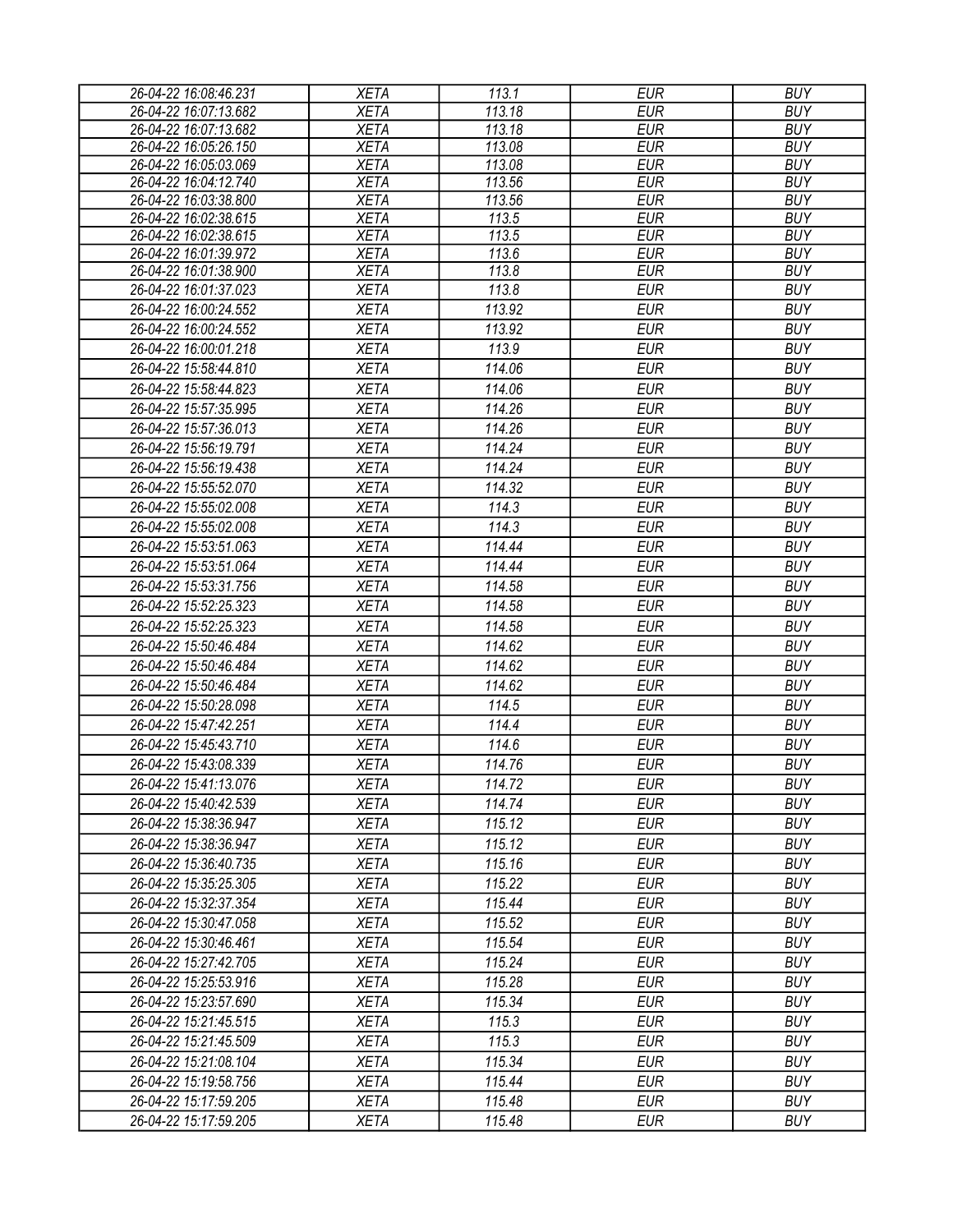| 26-04-22 15:15:34.473                          | XETA                       | 115.54          | EUR        | <b>BUY</b>               |
|------------------------------------------------|----------------------------|-----------------|------------|--------------------------|
| 26-04-22 15:13:23.392                          | <b>XETA</b>                | 115.7           | <b>EUR</b> | <b>BUY</b>               |
| 26-04-22 15:11:32.093                          | <b>XETA</b>                | 115.82          | <b>EUR</b> | <b>BUY</b>               |
| 26-04-22 15:11:19.345                          | <b>XETA</b>                | 115.82          | <b>EUR</b> | <b>BUY</b>               |
| 26-04-22 15:10:55.250                          | <b>XETA</b>                | 115.84          | <b>EUR</b> | <b>BUY</b>               |
| 26-04-22 15:09:50.144                          | <b>XETA</b>                | 115.86          | <b>EUR</b> | <b>BUY</b>               |
| 26-04-22 15:07:27.684                          | <b>XETA</b>                | 115.86          | <b>EUR</b> | <b>BUY</b>               |
| 26-04-22 15:04:15.816                          | <b>XETA</b>                | 115.42          | <b>EUR</b> | <b>BUY</b>               |
| 26-04-22 15:03:14.743                          | <b>XETA</b>                | 115.34          | <b>EUR</b> | <b>BUY</b>               |
| 26-04-22 15:01:13.590                          | <b>XETA</b>                | 115.42          | <b>EUR</b> | <b>BUY</b>               |
| 26-04-22 15:01:13.590                          | <b>XETA</b>                | 115.42          | <b>EUR</b> | <b>BUY</b>               |
| 26-04-22 15:00:35.190                          | <b>XETA</b>                | 115.4           | <b>EUR</b> | <b>BUY</b>               |
| 26-04-22 14:59:12.431                          | <b>XETA</b>                | 115.46          | <b>EUR</b> | <b>BUY</b>               |
| 26-04-22 14:57:08.810                          | <b>XETA</b>                | 115.48          | <b>EUR</b> | <b>BUY</b>               |
| 26-04-22 14:57:08.810                          | <b>XETA</b>                | 115.48          | <b>EUR</b> | <b>BUY</b>               |
| 26-04-22 14:54:08.635                          | <b>XETA</b>                | 115.48          | <b>EUR</b> | <b>BUY</b>               |
| 26-04-22 14:53:00.169                          | <b>XETA</b>                | 115.6           | <b>EUR</b> | <b>BUY</b>               |
| 26-04-22 14:50:56.452                          | <b>XETA</b>                | 115.58          | <b>EUR</b> | <b>BUY</b>               |
| 26-04-22 14:50:56.452                          | <b>XETA</b>                | 115.58          | <b>EUR</b> | <b>BUY</b>               |
| 26-04-22 14:50:56.452                          | <b>XETA</b>                | 115.58          | <b>EUR</b> | <b>BUY</b>               |
| 26-04-22 14:49:03.037                          | <b>XETA</b>                | 115.78          | <b>EUR</b> | <b>BUY</b>               |
| 26-04-22 14:46:18.499                          | <b>XETA</b>                | 115.64          | <b>EUR</b> | <b>BUY</b>               |
| 26-04-22 14:46:18.499                          | <b>XETA</b>                | 115.64          | <b>EUR</b> | <b>BUY</b>               |
| 26-04-22 14:44:50.503                          | <b>XETA</b>                | 115.56          | <b>EUR</b> | <b>BUY</b>               |
| 26-04-22 14:42:26.604                          | <b>XETA</b>                | 115.76          | <b>EUR</b> | <b>BUY</b>               |
| 26-04-22 14:40:51.216                          | <b>XETA</b>                | 115.98          | EUR        | <b>BUY</b>               |
| 26-04-22 14:40:51.215                          | <b>XETA</b>                | 115.98          | <b>EUR</b> | <b>BUY</b>               |
| 26-04-22 14:40:51.216                          | <b>XETA</b>                | 115.98          | <b>EUR</b> | <b>BUY</b>               |
| 26-04-22 14:40:42.052                          | <b>XETA</b>                | 116             | <b>EUR</b> | <b>BUY</b>               |
| 26-04-22 14:39:18.716                          | <b>XETA</b>                | 116.12          | <b>EUR</b> | <b>BUY</b>               |
| 26-04-22 14:39:10.747                          | <b>XETA</b>                | 116.12          | <b>EUR</b> | <b>BUY</b>               |
| 26-04-22 14:37:32.737                          | <b>XETA</b>                | 116.12          | <b>EUR</b> | <b>BUY</b>               |
| 26-04-22 14:34:57.579                          | <b>XETA</b>                | 116.06          | <b>EUR</b> | <b>BUY</b>               |
|                                                |                            |                 | <b>EUR</b> | <b>BUY</b>               |
| 26-04-22 14:34:57.579<br>26-04-22 14:33:17.575 | <b>XETA</b>                | 116.06          | <b>EUR</b> |                          |
|                                                | <b>XETA</b><br><b>XETA</b> | 116.1<br>116.16 |            | <b>BUY</b><br><b>BUY</b> |
| 26-04-22 14:33:00.035                          |                            |                 | <b>EUR</b> |                          |
| 26-04-22 14:31:31.591                          | <b>XETA</b>                | 116.1           | <b>EUR</b> | <b>BUY</b>               |
| 26-04-22 14:30:00.949                          | <b>XETA</b>                | 116.32          | <b>EUR</b> | <b>BUY</b>               |
| 26-04-22 14:30:00.949                          | <b>XETA</b>                | 116.32          | <b>EUR</b> | <b>BUY</b>               |
| 26-04-22 14:30:00.949                          | <b>XETA</b>                | 116.32          | <b>EUR</b> | <b>BUY</b>               |
| 26-04-22 14:30:00.949                          | <b>XETA</b>                | 116.32          | <b>EUR</b> | <b>BUY</b>               |
| 26-04-22 14:26:23.986                          | <b>XETA</b>                | 116.22          | <b>EUR</b> | <b>BUY</b>               |
| 26-04-22 14:24:51.025                          | <b>XETA</b>                | 116.22          | <b>EUR</b> | <b>BUY</b>               |
| 26-04-22 14:24:51.025                          | <b>XETA</b>                | 116.22          | <b>EUR</b> | <b>BUY</b>               |
| 26-04-22 14:24:45.294                          | <b>XETA</b>                | 116.22          | <b>EUR</b> | <b>BUY</b>               |
| 26-04-22 14:24:44.916                          | <b>XETA</b>                | 116.24          | <b>EUR</b> | <b>BUY</b>               |
| 26-04-22 14:24:44.916                          | <b>XETA</b>                | 116.24          | <b>EUR</b> | <b>BUY</b>               |
| 26-04-22 14:23:52.996                          | <b>XETA</b>                | 116.18          | <b>EUR</b> | <b>BUY</b>               |
| 26-04-22 14:18:44.430                          | <b>XETA</b>                | 116.36          | <b>EUR</b> | <b>BUY</b>               |
| 26-04-22 14:18:44.430                          | <b>XETA</b>                | 116.36          | <b>EUR</b> | <b>BUY</b>               |
| 26-04-22 14:16:21.382                          | <b>XETA</b>                | 116.34          | EUR        | <b>BUY</b>               |
| 26-04-22 14:11:21.692                          | <b>XETA</b>                | 116.28          | <b>EUR</b> | <b>BUY</b>               |
| 26-04-22 14:08:32.132                          | <b>XETA</b>                | 116.4           | <b>EUR</b> | <b>BUY</b>               |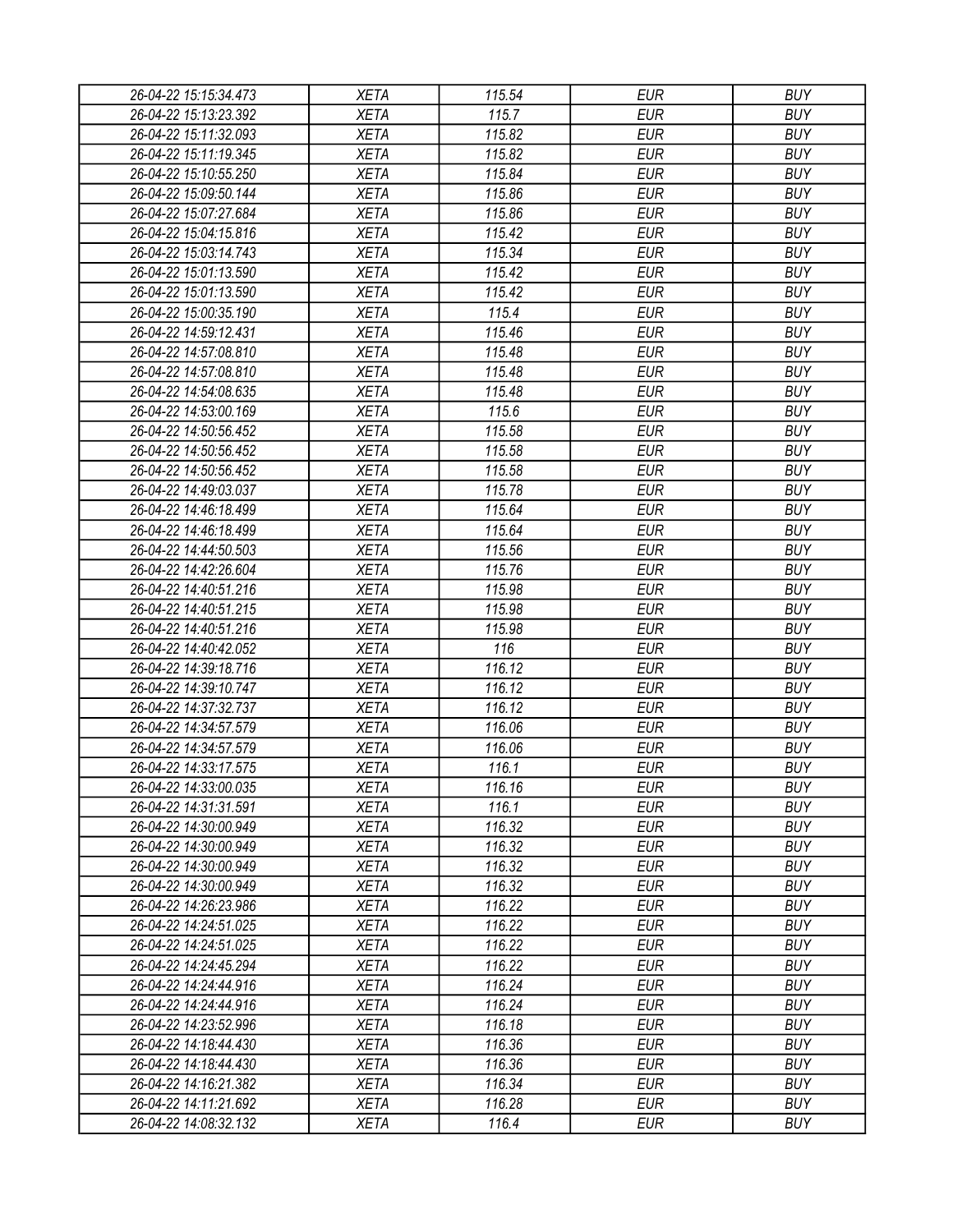| 26-04-22 14:08:32.132                          | XETA        | 116.4  | <b>EUR</b> | <b>BUY</b> |
|------------------------------------------------|-------------|--------|------------|------------|
| 26-04-22 14:08:03.442                          | <b>XETA</b> | 116.36 | <b>EUR</b> | <b>BUY</b> |
| 26-04-22 14:07:34.454                          | <b>XETA</b> | 116.36 | <b>EUR</b> | <b>BUY</b> |
| 26-04-22 14:05:02.492                          | <b>XETA</b> | 116.46 | <b>EUR</b> | <b>BUY</b> |
| 26-04-22 14:03:08.324                          | <b>XETA</b> | 116.58 | <b>EUR</b> | <b>BUY</b> |
| 26-04-22 13:59:44.800                          | <b>XETA</b> | 116.62 | <b>EUR</b> | <b>BUY</b> |
| 26-04-22 13:59:44.800                          | <b>XETA</b> | 116.62 | <b>EUR</b> | <b>BUY</b> |
| 26-04-22 13:58:54.982                          | <b>XETA</b> | 116.56 | <b>EUR</b> | <b>BUY</b> |
| 26-04-22 13:55:44.914                          | <b>XETA</b> | 116.58 | <b>EUR</b> | <b>BUY</b> |
| 26-04-22 13:55:44.914                          | <b>XETA</b> | 116.58 | <b>EUR</b> | <b>BUY</b> |
| 26-04-22 13:53:08.423                          | <b>XETA</b> | 116.48 | <b>EUR</b> | <b>BUY</b> |
| 26-04-22 13:52:22.652                          | <b>XETA</b> | 116.5  | <b>EUR</b> | <b>BUY</b> |
| 26-04-22 13:50:12.144                          | <b>XETA</b> | 116.36 | <b>EUR</b> | <b>BUY</b> |
| 26-04-22 13:50:12.144                          | <b>XETA</b> | 116.36 | <b>EUR</b> | <b>BUY</b> |
| 26-04-22 13:45:13.268                          | <b>XETA</b> | 116.26 | <b>EUR</b> | <b>BUY</b> |
| 26-04-22 13:42:28.025                          | <b>XETA</b> | 116.16 | <b>EUR</b> | <b>BUY</b> |
| 26-04-22 13:40:04.141                          | <b>XETA</b> | 116.44 | <b>EUR</b> | <b>BUY</b> |
| 26-04-22 13:40:04.141                          | <b>XETA</b> | 116.44 | <b>EUR</b> | <b>BUY</b> |
| 26-04-22 13:40:04.141                          | <b>XETA</b> | 116.44 | <b>EUR</b> | <b>BUY</b> |
| 26-04-22 13:37:36.060                          | <b>XETA</b> | 116.64 | <b>EUR</b> | <b>BUY</b> |
| 26-04-22 13:35:13.979                          | <b>XETA</b> | 116.86 | <b>EUR</b> | <b>BUY</b> |
| 26-04-22 13:35:13.979                          | <b>XETA</b> | 116.86 | <b>EUR</b> | <b>BUY</b> |
| 26-04-22 13:32:03.498                          | <b>XETA</b> | 116.94 | <b>EUR</b> | <b>BUY</b> |
| 26-04-22 13:32:03.498                          | <b>XETA</b> | 116.94 | <b>EUR</b> | <b>BUY</b> |
| 26-04-22 13:29:44.362                          | <b>XETA</b> | 116.94 | <b>EUR</b> | <b>BUY</b> |
| 26-04-22 13:27:30.875                          | <b>XETA</b> | 116.98 | <b>EUR</b> | <b>BUY</b> |
| 26-04-22 13:27:30.875                          | <b>XETA</b> | 116.98 | <b>EUR</b> | <b>BUY</b> |
| 26-04-22 13:25:05.936                          | <b>XETA</b> | 116.96 | <b>EUR</b> | <b>BUY</b> |
| 26-04-22 13:25:05.936                          | <b>XETA</b> | 116.96 | <b>EUR</b> | <b>BUY</b> |
| 26-04-22 13:22:28.539                          | <b>XETA</b> | 116.86 | <b>EUR</b> | <b>BUY</b> |
| 26-04-22 13:17:42.651                          | <b>XETA</b> | 117.02 | <b>EUR</b> | <b>BUY</b> |
| 26-04-22 13:16:55.404                          | <b>XETA</b> | 117.06 | <b>EUR</b> | <b>BUY</b> |
| 26-04-22 13:14:11.661                          | <b>XETA</b> | 117.14 | <b>EUR</b> | <b>BUY</b> |
| 26-04-22 13:12:54.544                          | <b>XETA</b> | 117.06 | <b>EUR</b> | <b>BUY</b> |
| 26-04-22 13:12:54.532                          | <b>XETA</b> | 117.08 | <b>EUR</b> | <b>BUY</b> |
| 26-04-22 13:10:13.255                          | <b>XETA</b> | 117.06 | <b>EUR</b> | <b>BUY</b> |
| 26-04-22 13:10:13.254                          | <b>XETA</b> | 117.06 | <b>EUR</b> | <b>BUY</b> |
| 26-04-22 13:06:18.577                          | <b>XETA</b> | 116.84 | <b>EUR</b> | <b>BUY</b> |
| 26-04-22 13:01:48.158                          | <b>XETA</b> | 116.8  | <b>EUR</b> | <b>BUY</b> |
| 26-04-22 12:56:39.341                          | <b>XETA</b> | 116.82 | <b>EUR</b> | <b>BUY</b> |
| 26-04-22 12:56:39.341                          | <b>XETA</b> | 116.82 | <b>EUR</b> | <b>BUY</b> |
| 26-04-22 12:56:39.341                          | <b>XETA</b> | 116.82 | <b>EUR</b> | <b>BUY</b> |
| 26-04-22 12:51:42.930                          | <b>XETA</b> | 116.92 | <b>EUR</b> | <b>BUY</b> |
| 26-04-22 12:51:42.930                          | <b>XETA</b> | 116.92 | <b>EUR</b> | <b>BUY</b> |
|                                                | <b>XETA</b> | 116.8  | <b>EUR</b> | <b>BUY</b> |
| 26-04-22 12:47:26.670<br>26-04-22 12:45:12.304 | <b>XETA</b> | 116.76 | <b>EUR</b> | <b>BUY</b> |
| 26-04-22 12:45:12.305                          | <b>XETA</b> | 116.76 | <b>EUR</b> | <b>BUY</b> |
|                                                | <b>XETA</b> | 116.8  | <b>EUR</b> | <b>BUY</b> |
| 26-04-22 12:40:52.317                          |             |        |            |            |
| 26-04-22 12:40:52.317                          | <b>XETA</b> | 116.8  | <b>EUR</b> | <b>BUY</b> |
| 26-04-22 12:34:20.603                          | <b>XETA</b> | 117    | <b>EUR</b> | <b>BUY</b> |
| 26-04-22 12:34:20.603                          | <b>XETA</b> | 117    | EUR        | <b>BUY</b> |
| 26-04-22 12:30:23.032                          | <b>XETA</b> | 117.02 | <b>EUR</b> | <b>BUY</b> |
| 26-04-22 12:30:20.836                          | <b>XETA</b> | 117.02 | <b>EUR</b> | <b>BUY</b> |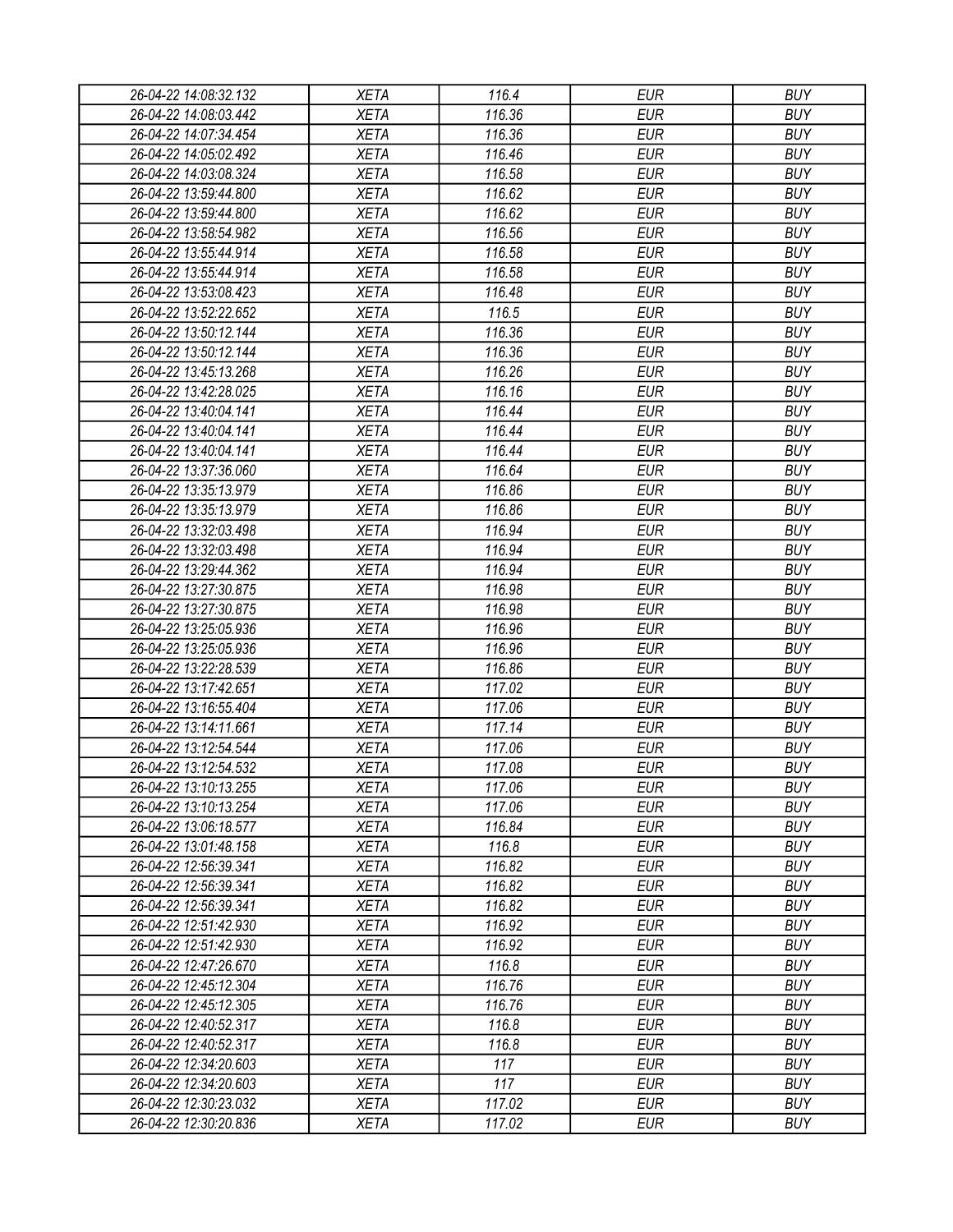| 26-04-22 12:30:20.836                          | <b>XETA</b>                | 117.02           | <b>EUR</b> | <b>BUY</b> |
|------------------------------------------------|----------------------------|------------------|------------|------------|
| 26-04-22 12:30:13.879                          | <b>XETA</b>                | 117.02           | <b>EUR</b> | <b>BUY</b> |
| 26-04-22 12:26:18.364                          | <b>XETA</b>                | 117              | <b>EUR</b> | <b>BUY</b> |
| 26-04-22 12:22:31.728                          | <b>XETA</b>                | 116.9            | <b>EUR</b> | <b>BUY</b> |
| 26-04-22 12:21:06.372                          | <b>XETA</b>                | 116.8            | <b>EUR</b> | <b>BUY</b> |
| 26-04-22 12:21:06.364                          | <b>XETA</b>                | 116.8            | <b>EUR</b> | <b>BUY</b> |
| 26-04-22 12:17:43.205                          | <b>XETA</b>                | 116.8            | <b>EUR</b> | <b>BUY</b> |
| 26-04-22 12:17:43.205                          | <b>XETA</b>                | 116.8            | <b>EUR</b> | <b>BUY</b> |
| 26-04-22 12:14:11.686                          | <b>XETA</b>                | 116.9            | <b>EUR</b> | <b>BUY</b> |
| 26-04-22 12:07:16.749                          | <b>XETA</b>                | 116.82           | <b>EUR</b> | <b>BUY</b> |
| 26-04-22 12:04:50.645                          | <b>XETA</b>                | 116.9            | <b>EUR</b> | <b>BUY</b> |
| 26-04-22 12:03:13.121                          | <b>XETA</b>                | 117              | <b>EUR</b> | <b>BUY</b> |
| 26-04-22 12:02:10.201                          | <b>XETA</b>                | 117.06           | <b>EUR</b> | <b>BUY</b> |
| 26-04-22 11:59:25.279                          | <b>XETA</b>                | 117.38           | <b>EUR</b> | <b>BUY</b> |
| 26-04-22 11:57:40.124                          | <b>XETA</b>                | 117.5            | <b>EUR</b> | <b>BUY</b> |
| 26-04-22 11:54:33.197                          | <b>XETA</b>                | 117.58           | <b>EUR</b> | <b>BUY</b> |
| 26-04-22 11:50:15.746                          | <b>XETA</b>                | 117.48           | <b>EUR</b> | <b>BUY</b> |
| 26-04-22 11:44:32.568                          | <b>XETA</b>                | 117.36           | <b>EUR</b> | <b>BUY</b> |
| 26-04-22 11:43:43.021                          | <b>XETA</b>                | 117.22           | <b>EUR</b> | <b>BUY</b> |
| 26-04-22 11:43:43.021                          | <b>XETA</b>                | 117.22           | <b>EUR</b> | <b>BUY</b> |
| 26-04-22 11:37:19.460                          | <b>XETA</b>                | 116.98           | <b>EUR</b> | <b>BUY</b> |
| 26-04-22 11:37:19.460                          | <b>XETA</b>                | 116.98           | <b>EUR</b> | <b>BUY</b> |
| 26-04-22 11:34:49.184                          | <b>XETA</b>                | 116.9            | <b>EUR</b> | <b>BUY</b> |
| 26-04-22 11:30:53.215                          | <b>XETA</b>                | 116.78           | <b>EUR</b> | <b>BUY</b> |
| 26-04-22 11:30:53.215                          | <b>XETA</b>                | 116.78           | <b>EUR</b> | <b>BUY</b> |
| 26-04-22 11:29:53.935                          | <b>XETA</b>                | 116.74           | <b>EUR</b> | <b>BUY</b> |
| 26-04-22 11:27:54.678                          | <b>XETA</b>                | 116.7            | <b>EUR</b> | <b>BUY</b> |
| 26-04-22 11:23:55.641                          | <b>XETA</b>                | 116.98           | <b>EUR</b> | <b>BUY</b> |
| 26-04-22 11:21:22.902                          | <b>XETA</b>                | 117.06           | <b>EUR</b> | <b>BUY</b> |
| 26-04-22 11:20:40.381                          | <b>XETA</b>                | 117.02           | <b>EUR</b> | <b>BUY</b> |
| 26-04-22 11:18:10.255                          | <b>XETA</b>                | 116.88           | <b>EUR</b> | <b>BUY</b> |
| 26-04-22 11:18:10.255                          | <b>XETA</b>                | 116.88           | <b>EUR</b> | <b>BUY</b> |
| 26-04-22 11:14:57.142                          | <b>XETA</b>                | 117.08           | <b>EUR</b> | <b>BUY</b> |
| 26-04-22 11:14:57.142                          | <b>XETA</b>                | 117.08           | <b>EUR</b> | <b>BUY</b> |
| 26-04-22 11:10:59.457                          | <b>XETA</b>                | 117.04           | <b>EUR</b> | <b>BUY</b> |
| 26-04-22 11:10:59.454                          | <b>XETA</b>                | 117.04           | <b>EUR</b> | <b>BUY</b> |
| 26-04-22 11:08:02.628                          | <b>XETA</b>                | 117.08           | <b>EUR</b> | <b>BUY</b> |
| 26-04-22 11:08:02.628                          | <b>XETA</b>                | 117.08           | <b>EUR</b> | <b>BUY</b> |
| 26-04-22 11:03:44.439                          | <b>XETA</b>                | 117.16           | <b>EUR</b> | <b>BUY</b> |
| 26-04-22 11:03:44.439                          | <b>XETA</b>                | 117.16           | <b>EUR</b> | <b>BUY</b> |
| 26-04-22 11:00:03.912                          | <b>XETA</b>                | 117.16           | <b>EUR</b> | <b>BUY</b> |
| 26-04-22 11:00:01.565                          | <b>XETA</b>                | 117.16           | <b>EUR</b> | <b>BUY</b> |
| 26-04-22 10:58:34.489                          | <b>XETA</b>                | 117.08           | <b>EUR</b> | <b>BUY</b> |
| 26-04-22 10:58:34.488                          | <b>XETA</b>                | 117.08           | <b>EUR</b> | <b>BUY</b> |
| 26-04-22 10:54:43.636                          | <b>XETA</b>                | 117              | <b>EUR</b> | <b>BUY</b> |
| 26-04-22 10:51:11.930                          | <b>XETA</b>                | 116.92           | <b>EUR</b> | <b>BUY</b> |
| 26-04-22 10:50:26.550                          | <b>XETA</b>                | 116.94           | <b>EUR</b> | <b>BUY</b> |
| 26-04-22 10:47:13.087                          | <b>XETA</b>                | 117.02           | <b>EUR</b> | <b>BUY</b> |
|                                                | <b>XETA</b>                | 117.28           | <b>EUR</b> | <b>BUY</b> |
| 26-04-22 10:44:21.997                          |                            |                  | <b>EUR</b> | <b>BUY</b> |
| 26-04-22 10:40:01.078<br>26-04-22 10:37:10.689 | <b>XETA</b><br><b>XETA</b> | 117.44<br>117.32 | EUR        | <b>BUY</b> |
|                                                | <b>XETA</b>                | 117.32           | <b>EUR</b> | <b>BUY</b> |
| 26-04-22 10:37:10.689                          |                            |                  |            |            |
| 26-04-22 10:34:36.338                          | <b>XETA</b>                | 117.24           | <b>EUR</b> | <b>BUY</b> |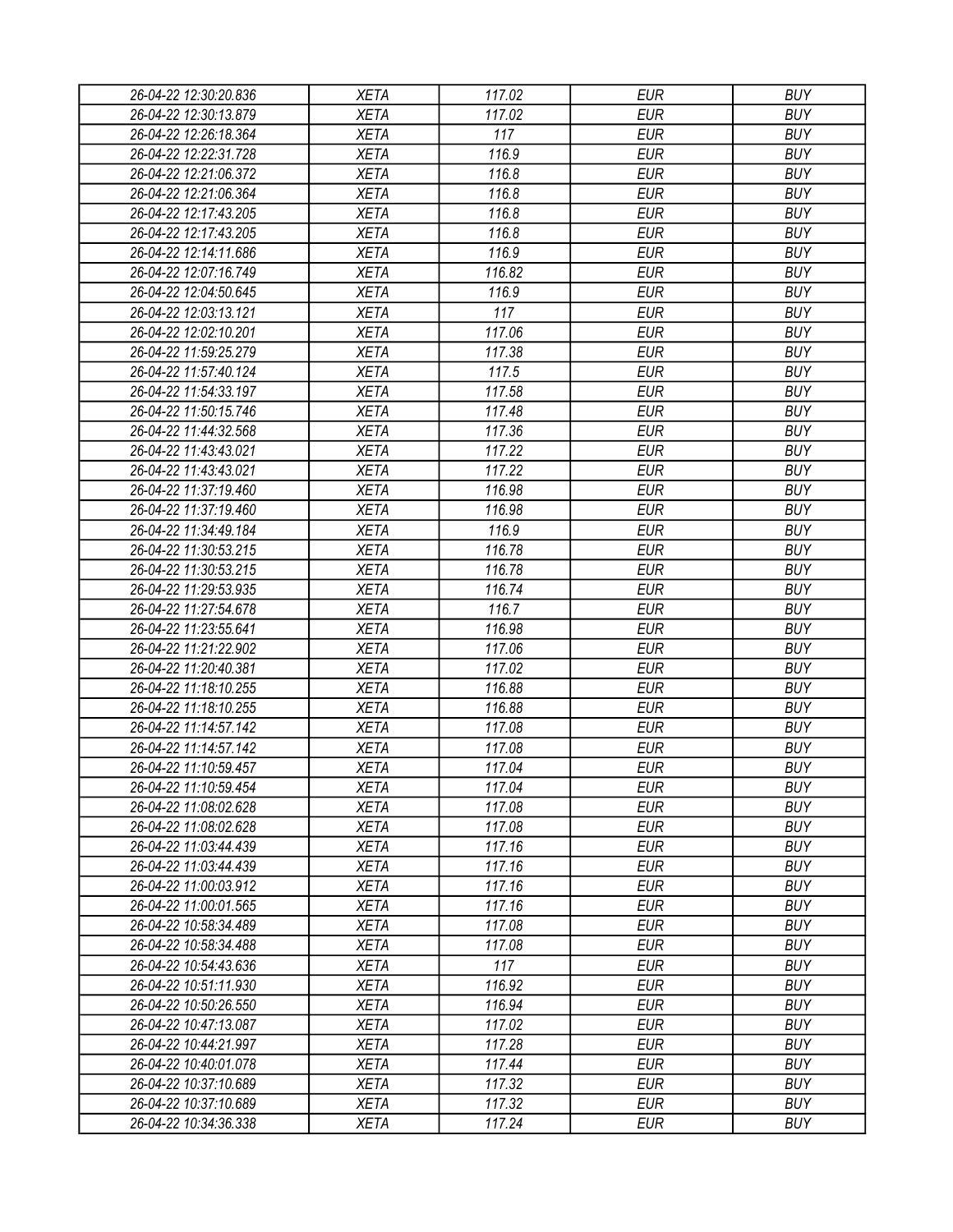| 26-04-22 10:34:36.339 | <b>XETA</b> | 117.24 | <b>EUR</b> | <b>BUY</b> |
|-----------------------|-------------|--------|------------|------------|
| 26-04-22 10:34:36.339 | <b>XETA</b> | 117.24 | <b>EUR</b> | <b>BUY</b> |
| 26-04-22 10:31:39.575 | <b>XETA</b> | 117.12 | <b>EUR</b> | <b>BUY</b> |
| 26-04-22 10:31:39.575 | <b>XETA</b> | 117.12 | <b>EUR</b> | <b>BUY</b> |
| 26-04-22 10:26:06.877 | <b>XETA</b> | 117.02 | <b>EUR</b> | <b>BUY</b> |
| 26-04-22 10:26:06.877 | <b>XETA</b> | 117.02 | <b>EUR</b> | <b>BUY</b> |
| 26-04-22 10:26:06.877 | <b>XETA</b> | 117.02 | <b>EUR</b> | <b>BUY</b> |
| 26-04-22 10:26:06.877 | <b>XETA</b> | 117.02 | <b>EUR</b> | <b>BUY</b> |
| 26-04-22 10:22:32.862 | <b>XETA</b> | 117.04 | <b>EUR</b> | <b>BUY</b> |
| 26-04-22 10:19:58.596 | <b>XETA</b> | 117.14 | <b>EUR</b> | <b>BUY</b> |
| 26-04-22 10:19:58.596 | <b>XETA</b> | 117.14 | <b>EUR</b> | <b>BUY</b> |
| 26-04-22 10:17:02.110 | <b>XETA</b> | 117.06 | <b>EUR</b> | <b>BUY</b> |
| 26-04-22 10:12:35.971 | <b>XETA</b> | 117.14 | <b>EUR</b> | <b>BUY</b> |
| 26-04-22 10:08:59.167 | <b>XETA</b> | 117.28 | <b>EUR</b> | <b>BUY</b> |
| 26-04-22 10:06:37.757 | <b>XETA</b> | 117.02 | <b>EUR</b> | <b>BUY</b> |
| 26-04-22 10:06:35.538 | <b>XETA</b> | 117.06 | <b>EUR</b> | <b>BUY</b> |
| 26-04-22 10:04:22.045 | <b>XETA</b> | 117.14 | <b>EUR</b> | <b>BUY</b> |
| 26-04-22 10:02:02.159 | <b>XETA</b> | 117.2  | <b>EUR</b> | <b>BUY</b> |
| 26-04-22 09:58:37.808 | <b>XETA</b> | 117.12 | <b>EUR</b> | <b>BUY</b> |
| 26-04-22 09:54:58.890 | <b>XETA</b> | 117.04 | <b>EUR</b> | <b>BUY</b> |
| 26-04-22 09:54:58.890 | <b>XETA</b> | 117.04 | <b>EUR</b> | <b>BUY</b> |
| 26-04-22 09:53:09.757 | <b>XETA</b> | 116.96 | <b>EUR</b> | <b>BUY</b> |
| 26-04-22 09:52:50.977 | <b>XETA</b> | 117.02 | <b>EUR</b> | <b>BUY</b> |
|                       |             |        | <b>EUR</b> | <b>BUY</b> |
| 26-04-22 09:52:50.977 | <b>XETA</b> | 117.02 |            |            |
| 26-04-22 09:48:09.111 | <b>XETA</b> | 116.94 | <b>EUR</b> | <b>BUY</b> |
| 26-04-22 09:45:57.017 | <b>XETA</b> | 116.98 | <b>EUR</b> | <b>BUY</b> |
| 26-04-22 09:42:28.748 | <b>XETA</b> | 116.9  | <b>EUR</b> | <b>BUY</b> |
| 26-04-22 09:42:28.748 | <b>XETA</b> | 116.9  | <b>EUR</b> | <b>BUY</b> |
| 26-04-22 09:42:28.748 | <b>XETA</b> | 116.9  | <b>EUR</b> | <b>BUY</b> |
| 26-04-22 09:37:39.788 | <b>XETA</b> | 116.76 | <b>EUR</b> | <b>BUY</b> |
| 26-04-22 09:35:57.240 | <b>XETA</b> | 116.9  | <b>EUR</b> | <b>BUY</b> |
| 26-04-22 09:30:46.795 | <b>XETA</b> | 116.88 | <b>EUR</b> | <b>BUY</b> |
| 26-04-22 09:30:46.795 | <b>XETA</b> | 116.88 | <b>EUR</b> | <b>BUY</b> |
| 26-04-22 09:29:32.438 | <b>XETA</b> | 117    | <b>EUR</b> | <b>BUY</b> |
| 26-04-22 09:29:32.438 | <b>XETA</b> | 117    | <b>EUR</b> | <b>BUY</b> |
| 26-04-22 09:29:32.438 | <b>XETA</b> | 117    | <b>EUR</b> | <b>BUY</b> |
| 26-04-22 09:27:51.321 | <b>XETA</b> | 116.96 | <b>EUR</b> | <b>BUY</b> |
| 26-04-22 09:24:28.159 | <b>XETA</b> | 117    | <b>EUR</b> | <b>BUY</b> |
| 26-04-22 09:22:05.033 | <b>XETA</b> | 116.84 | <b>EUR</b> | <b>BUY</b> |
| 26-04-22 09:22:05.033 | <b>XETA</b> | 116.84 | <b>EUR</b> | <b>BUY</b> |
| 26-04-22 09:17:31.296 | <b>XETA</b> | 116.66 | <b>EUR</b> | <b>BUY</b> |
| 26-04-22 09:17:31.296 | <b>XETA</b> | 116.66 | <b>EUR</b> | <b>BUY</b> |
| 26-04-22 09:17:31.296 | <b>XETA</b> | 116.66 | <b>EUR</b> | <b>BUY</b> |
| 26-04-22 09:14:08.446 | <b>XETA</b> | 116.28 | <b>EUR</b> | <b>BUY</b> |
| 26-04-22 09:11:45.002 | <b>XETA</b> | 116.38 | <b>EUR</b> | <b>BUY</b> |
| 26-04-22 09:11:45.002 | <b>XETA</b> | 116.38 | <b>EUR</b> | <b>BUY</b> |
| 26-04-22 09:09:06.508 | <b>XETA</b> | 116.34 | <b>EUR</b> | <b>BUY</b> |
| 26-04-22 09:06:29.969 | <b>XETA</b> | 116.58 | <b>EUR</b> | <b>BUY</b> |
| 26-04-22 09:05:11.577 | <b>XETA</b> | 116.56 | <b>EUR</b> | <b>BUY</b> |
| 26-04-22 09:04:48.765 | <b>XETA</b> | 116.58 | <b>EUR</b> | <b>BUY</b> |
| 26-04-22 09:02:25.024 | <b>XETA</b> | 116.74 | EUR        | <b>BUY</b> |
| 26-04-22 08:59:10.611 | <b>XETA</b> | 116.64 | <b>EUR</b> | <b>BUY</b> |
| 26-04-22 08:56:11.413 | <b>XETA</b> | 116.9  | <b>EUR</b> | <b>BUY</b> |